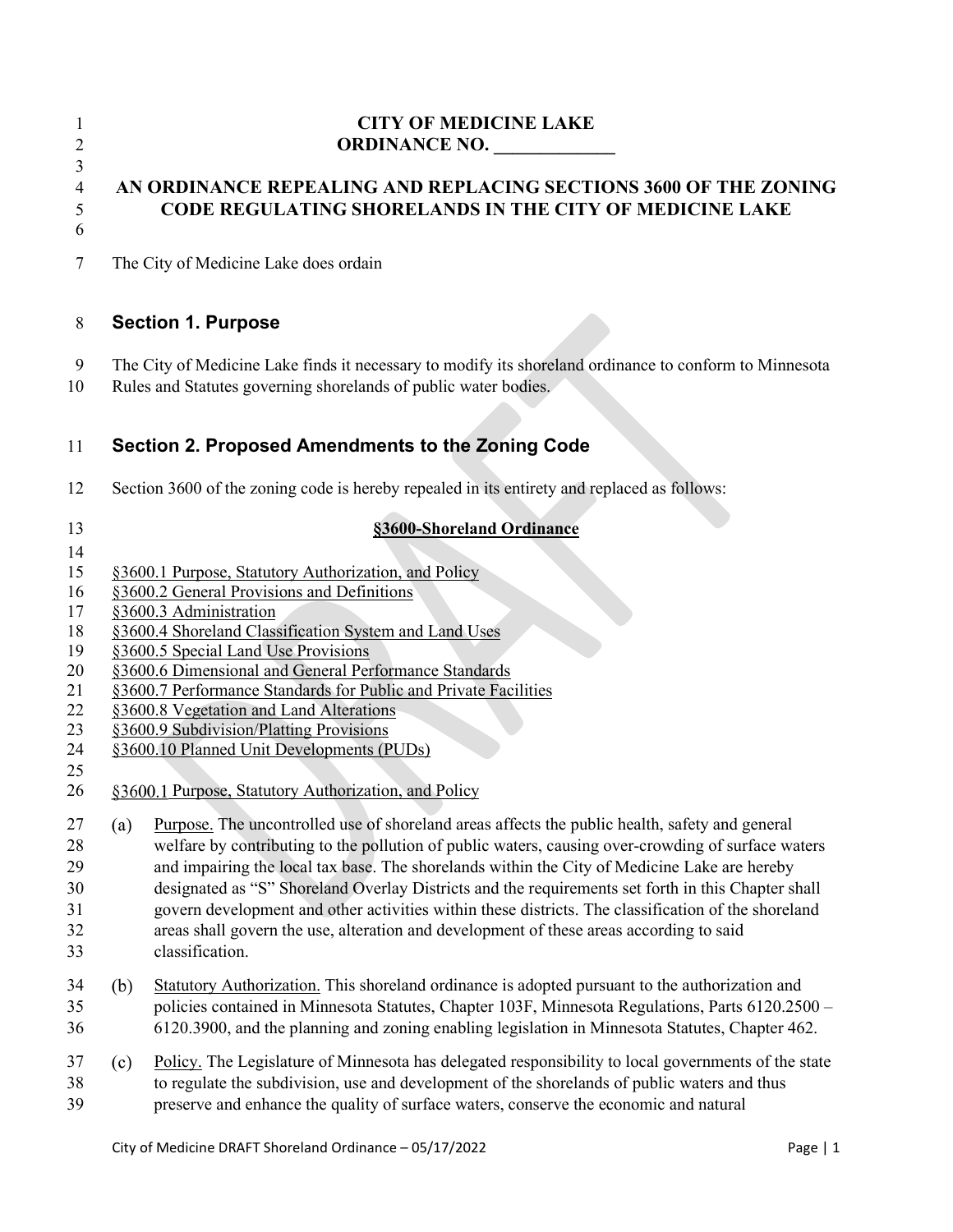- environmental values of shorelands, and provide for the wise use of waters and related land
- resources. This responsibility is hereby recognized by the City of Medicine Lake.
- <span id="page-1-0"></span>§3600.2 General Provisions and Definitions
- Jurisdiction. The provisions of this ordinance apply to the shorelands of the public water bodies as classified in Section §3600.[4\(a\)](#page-6-1) of this ordinance. Pursuant to [Minnesota Regulations, Parts](https://www.revisor.mn.gov/rules/?id=6120)  6120.2500 – [6120.3900.](https://www.revisor.mn.gov/rules/?id=6120) A body of water created by a private user where there was no previous shoreland may, at the discretion of the governing body, be exempt from this ordinance.
- <span id="page-1-1"></span> Enforcement. The City of Medicine Lake is responsible for the administration and enforcement of this ordinance. Any violation of the provisions of this ordinance or failure to comply with any of its requirements (including violations of conditions and safeguards established in connection with grants of variances or conditional uses constitutes a misdemeanor and is punishable as defined by law. Violations of this ordinance can occur regardless of whether or not a permit is required for a regulated activity listed in Section §3600.[3\(a\)](#page-4-1) of this ordinance.
- Severability**.** If any section, clause, provision, or portion of this ordinance is adjudged unconstitutional or invalid by a court of competent jurisdiction, the remainder of this ordinance shall not be affected thereby.
- Abrogation and Greater Restrictions.It is not intended by this ordinance to repeal, abrogate, or impair any existing easements, covenants, or deed restrictions. However, where this ordinance imposes greater restrictions, the provisions of this ordinance shall prevail. All other ordinances inconsistent with this ordinance are hereby repealed to the extent of the inconsistency only.
- Definitions. Unless specifically defined below, words or phrases used in this ordinance shall be interpreted to give them the same meaning they have in common usage and to give this ordinance its most reasonable application. For the purpose of this ordinance, the words "must" and "shall" are mandatory and not permissive. All distances, unless otherwise specified, are measured horizontally. Definitions in this section are unique to Section 3600. All other definitions should refer to section 200.2 of the zoning ordinance.
- (1) Bluff: A topographic feature such as a hill, cliff, or embankment having the following characteristics:
- Part or all of the feature is located in a shoreland area;
- The slope must drain toward the waterbody.
- The slope rises at least 25 feet above the toe of bluff;
- The grade of the slope from the toe of the bluff to a point 25 feet or more above the toe of the bluff averages 30 percent or greater, except that an area with an average slope of less than 18 percent over a distance of at least 50 feet shall not be considered part of the bluff; and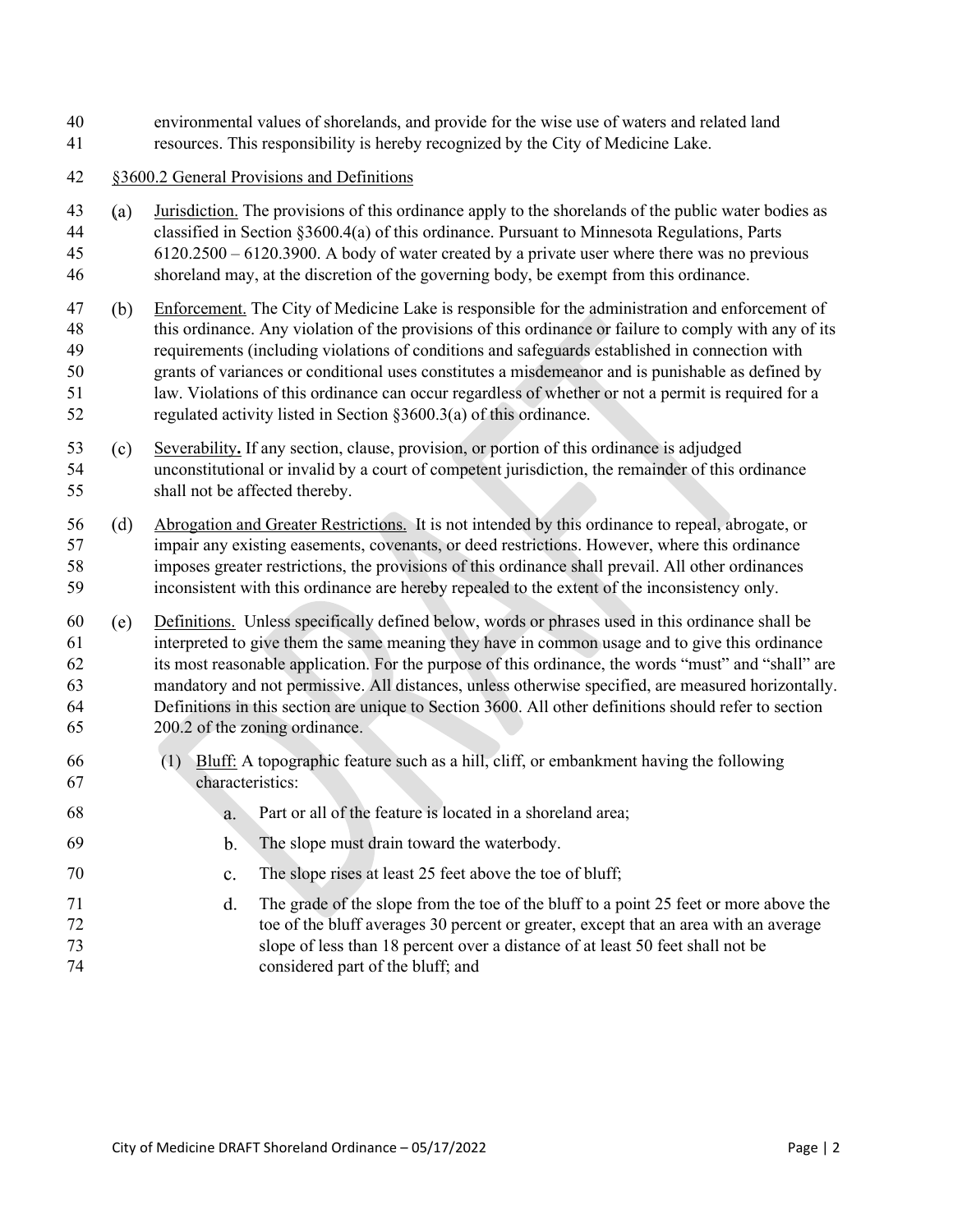

# Bluff, Bluff Impact Zone, Top and Toe of Bluff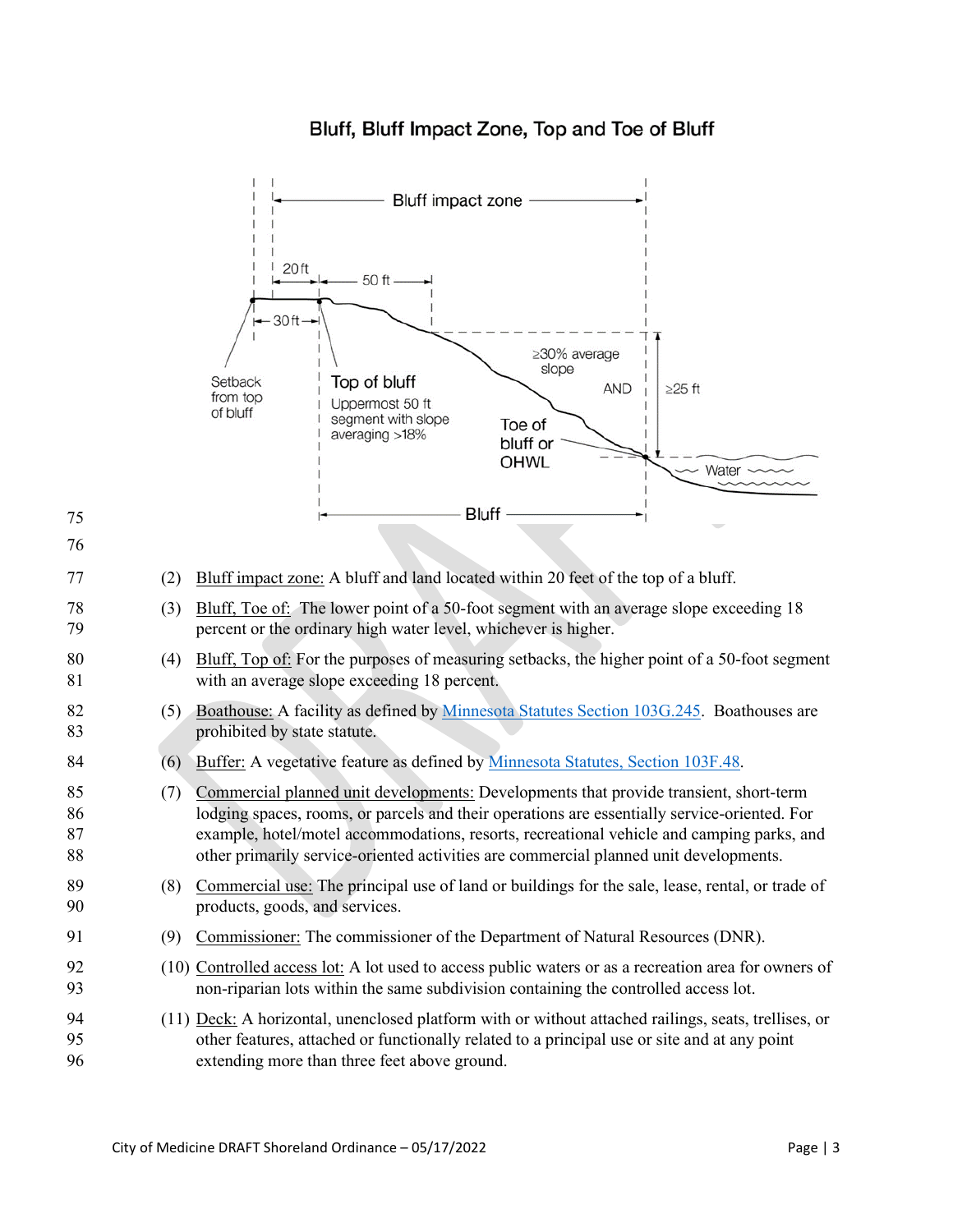<span id="page-3-0"></span>

| 97<br>98                                      | (12) Dwelling site: A designated location for residential use by one or more persons using<br>temporary or movable shelter, including camping and recreational vehicle sites.                                                                                                                                                                                                                                                                                                                                                                                                                                                                                                                                                 |
|-----------------------------------------------|-------------------------------------------------------------------------------------------------------------------------------------------------------------------------------------------------------------------------------------------------------------------------------------------------------------------------------------------------------------------------------------------------------------------------------------------------------------------------------------------------------------------------------------------------------------------------------------------------------------------------------------------------------------------------------------------------------------------------------|
| 99<br>100                                     | (13) Industrial use: The use of land or buildings for the production, manufacture, warehousing,<br>storage, or transfer of goods, products, commodities, or other wholesale items.                                                                                                                                                                                                                                                                                                                                                                                                                                                                                                                                            |
| 101<br>102                                    | (14) Intensive vegetation clearing: The complete removal of trees or shrubs in a contiguous patch,<br>strip, row, or block.                                                                                                                                                                                                                                                                                                                                                                                                                                                                                                                                                                                                   |
| 103<br>104<br>105<br>106<br>107<br>108        | (15) Residential planned unit development: A use where the nature of residency is nontransient<br>and the major or primary focus of the development is not service-oriented. For example,<br>residential apartments, manufactured home parks, time-share condominiums, townhouses,<br>cooperatives, and full fee ownership residences would be considered as residential planned<br>unit developments. To qualify as a residential planned unit development, a development must<br>contain at least five dwelling units or sites.                                                                                                                                                                                             |
| 109<br>110                                    | (16) Sewage treatment system: "Sewage treatment system" has the meaning given under<br>Minnesota Rules, part 7080.1100, Subp. 82.                                                                                                                                                                                                                                                                                                                                                                                                                                                                                                                                                                                             |
| 111<br>112<br>113                             | (17) Sewer system: Pipelines or conduits, pumping stations, and force main, and all other<br>construction, devices, appliances, or appurtenances used for conducting sewage or industrial<br>waste or other wastes to a point of ultimate disposal.                                                                                                                                                                                                                                                                                                                                                                                                                                                                           |
| 114<br>115                                    | (18) Shore impact zone: Land located between the ordinary high water level of a public water and<br>a line parallel to it at a setback of 25 feet.                                                                                                                                                                                                                                                                                                                                                                                                                                                                                                                                                                            |
| 116<br>117                                    | (19) Shore recreation facilities: Swimming areas, docks, watercraft mooring areas and launching<br>ramps and other water recreation facilities.                                                                                                                                                                                                                                                                                                                                                                                                                                                                                                                                                                               |
| 118<br>119<br>120<br>121<br>122<br>123<br>124 | (20) Significant historic site: Any archaeological site, standing structure, or other property that<br>meets the criteria for eligibility to the National Register of Historic Places or is listed in the<br>State Register of Historic Sites, or is determined to be an unplatted cemetery that falls under<br>the provisions of Minnesota Statutes, Section 307.08. A historic site meets these criteria if it<br>is presently listed on either register or if it is determined to meet the qualifications for listing<br>after review by the Minnesota state archaeologist or the director of the Minnesota Historical<br>Society. All unplatted cemeteries are automatically considered to be significant historic sites. |
| 125<br>126                                    | (21) Steep slope: Lands having average slopes over 12 percent, as measured over horizontal<br>distances of 50 feet or more, which are not bluffs.                                                                                                                                                                                                                                                                                                                                                                                                                                                                                                                                                                             |
| 127<br>128<br>129<br>130<br>131<br>132<br>133 | (22) Suitability analysis: An evaluation of land to determine if it is appropriate for the proposed<br>use. The analysis considers factors relevant to the proposed use and may include the<br>following features: susceptibility to flooding; existence of wetlands; soils, erosion potential;<br>slope steepness; water supply, sewage treatment capabilities; water depth, depth to<br>groundwater and bedrock, vegetation, near-shore aquatic conditions unsuitable for water-<br>based recreation; fish and wildlife habitat; presence of significant historic sites; or any other<br>relevant feature of the natural land.                                                                                              |
| 134<br>135                                    | (23) Variance: "Variance" means the same as that defined in Minnesota Statutes Section 462.357<br>Subd. 6 (2).                                                                                                                                                                                                                                                                                                                                                                                                                                                                                                                                                                                                                |
| 136<br>137                                    | (24) Water-dependent use: The use of land for commercial, industrial, public or semi-public<br>purposes, where access to and use of a public water is an integral part of the normal conduct                                                                                                                                                                                                                                                                                                                                                                                                                                                                                                                                  |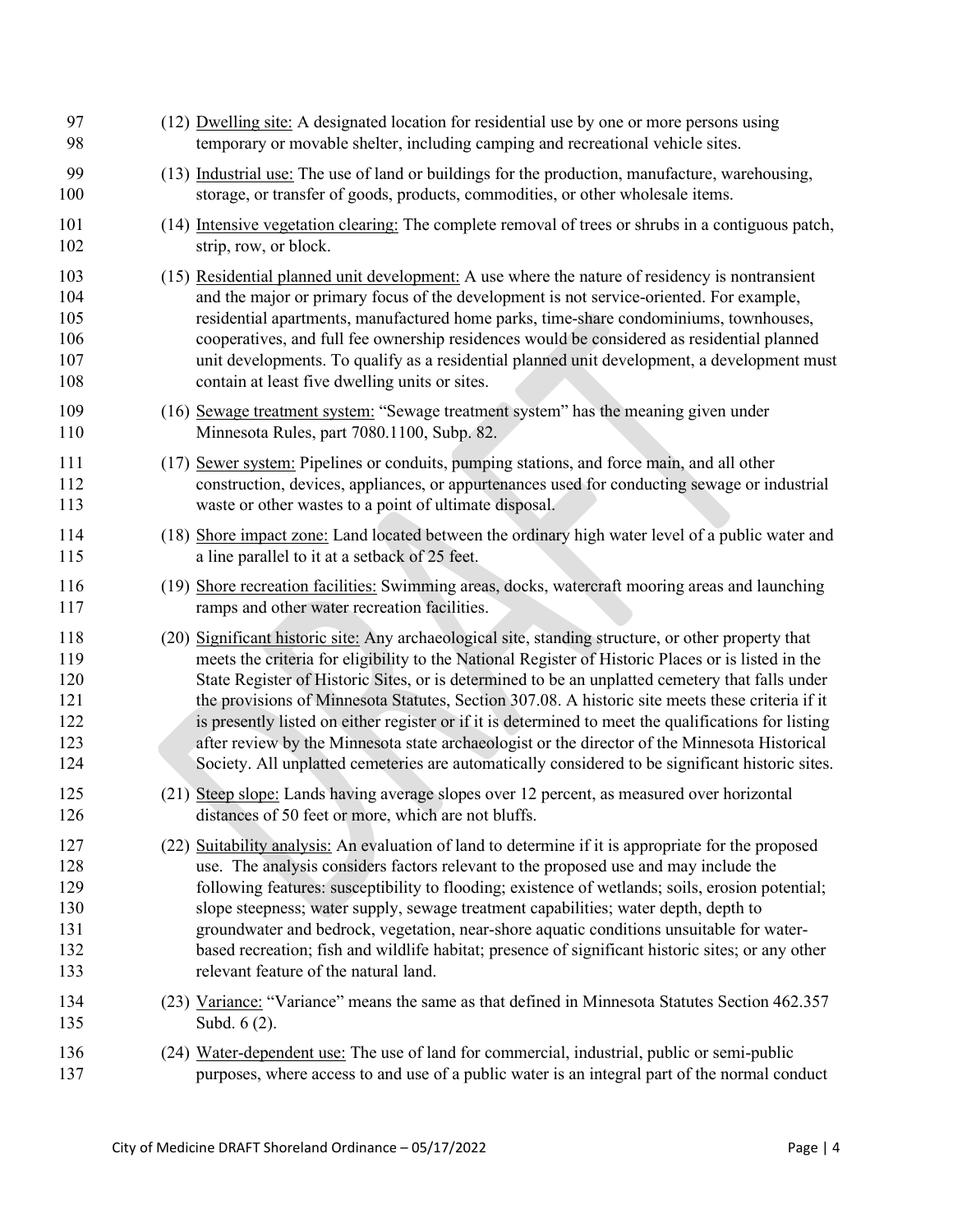<span id="page-4-2"></span><span id="page-4-1"></span><span id="page-4-0"></span>

| 138<br>139                             |     | of operation. Marinas, resorts, and restaurants with transient docking facilities are examples<br>of commercial uses typically found in shoreland areas.                                                                                                                                                                                                                                                                                                                                                                               |
|----------------------------------------|-----|----------------------------------------------------------------------------------------------------------------------------------------------------------------------------------------------------------------------------------------------------------------------------------------------------------------------------------------------------------------------------------------------------------------------------------------------------------------------------------------------------------------------------------------|
| 140                                    |     | (25) Wetland: "Wetland" has the meaning given under Minnesota Rule, part 8420.0111.                                                                                                                                                                                                                                                                                                                                                                                                                                                    |
| 141                                    |     | §3600.3 Administration                                                                                                                                                                                                                                                                                                                                                                                                                                                                                                                 |
| 142<br>143                             | (a) | Purpose. The purpose of this Section is to identify administrative provisions to ensure the<br>ordinance is administered consistent with its purpose.                                                                                                                                                                                                                                                                                                                                                                                  |
| 144<br>145<br>146                      | (b) | Permits. A permit is required for the construction of buildings or building additions (including<br>construction of decks and signs) and those grading and filling activities not exempted by Section<br>§3600.8(c) of this ordinance.                                                                                                                                                                                                                                                                                                 |
| 147<br>148<br>149<br>150               | (c) | Application materials. Application for permits and other zoning applications such as variances shall<br>be made to the Zoning Administrator on the forms provided. The application shall include the<br>necessary information so that the Zoning Administrator can evaluate how the application complies<br>with the provisions of this ordinance.                                                                                                                                                                                     |
| 151<br>152<br>153<br>154<br>155<br>156 | (d) | Certificate of Zoning Compliance. The Zoning Administrator shall issue a certificate of zoning<br>compliance for each activity requiring a permit as specified in Section $\S 3600.3(a)$ of this ordinance.<br>This certificate will specify that the use of land conforms to the requirements of this ordinance. Any<br>use, arrangement, or construction at variance with that authorized by permit shall be deemed a<br>violation of this ordinance and shall be punishable as provided in Section §3600.2(b) of this<br>ordinance. |
| 157<br>158                             | (e) | Variances. Variances may only be granted in accordance with Section 462.357 and are subject to<br>the following: A variance may not circumvent the general purposes and intent of this ordinance.                                                                                                                                                                                                                                                                                                                                      |
| 159<br>160                             | (f) | Conditional Uses. All conditional uses in the shoreland area are subject to a thorough evaluation of<br>the waterbody and the topographic, vegetation, and soil conditions to ensure:                                                                                                                                                                                                                                                                                                                                                  |
| 161<br>162                             |     | The prevention of soil erosion or other possible pollution of public waters, both during and<br>(1)<br>after construction;                                                                                                                                                                                                                                                                                                                                                                                                             |
| 163                                    |     | The visibility of structures and other facilities as viewed from public waters is limited;<br>(2)                                                                                                                                                                                                                                                                                                                                                                                                                                      |
| 164                                    | (g) | Mitigation.                                                                                                                                                                                                                                                                                                                                                                                                                                                                                                                            |
| 165<br>166<br>167<br>168               |     | In evaluating all variances, conditional uses, zoning and building permit applications, the<br>(1)<br>zoning authority shall require the property owner to address the following conditions, when<br>related to and proportional to the impact, to meet the purpose of this ordinance, to protect<br>adjacent properties, and the public interest:                                                                                                                                                                                     |
| 169                                    |     | Advanced storm water runoff management treatment;<br>a.                                                                                                                                                                                                                                                                                                                                                                                                                                                                                |
| 170                                    |     | Reducing impervious surfaces;<br>b.                                                                                                                                                                                                                                                                                                                                                                                                                                                                                                    |
| 171                                    |     | Increasing setbacks from the ordinary high water level;<br>c.                                                                                                                                                                                                                                                                                                                                                                                                                                                                          |
| 172                                    |     | Restoration of wetlands;<br>d.                                                                                                                                                                                                                                                                                                                                                                                                                                                                                                         |
| 173                                    |     | Limiting vegetation removal and/or riparian vegetation restoration;<br>e.                                                                                                                                                                                                                                                                                                                                                                                                                                                              |
| 174<br>175                             |     | f.<br>Provisions for the location, design, and use of structures, water supply systems,<br>watercraft launching and docking areas, and parking areas; and                                                                                                                                                                                                                                                                                                                                                                              |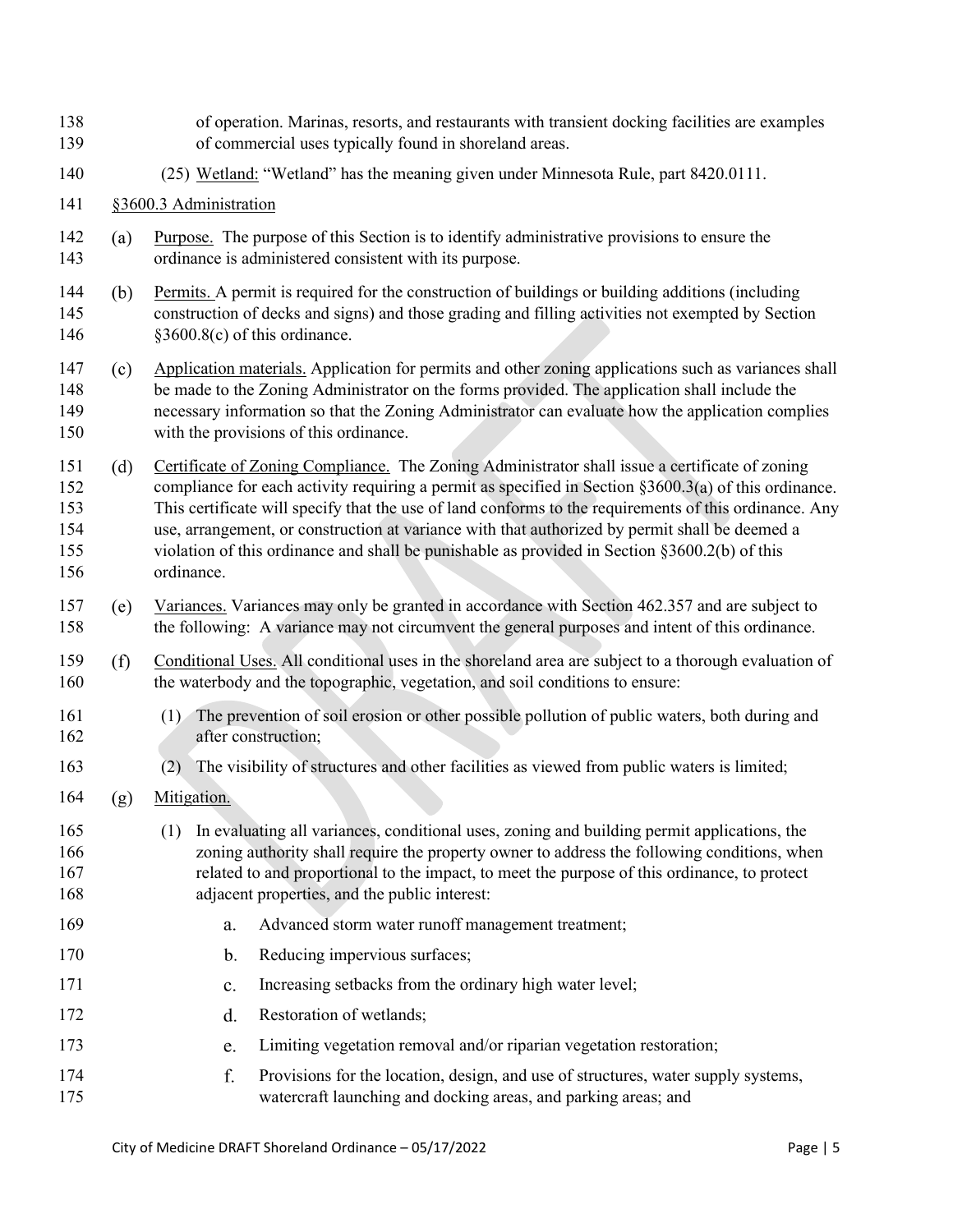| 176                                           |     |     | Other conditions the zoning authority deems necessary.<br>g.                                                                                                                                                                                                                                                                                                                                                                                                                                                                                                                                                                                        |
|-----------------------------------------------|-----|-----|-----------------------------------------------------------------------------------------------------------------------------------------------------------------------------------------------------------------------------------------------------------------------------------------------------------------------------------------------------------------------------------------------------------------------------------------------------------------------------------------------------------------------------------------------------------------------------------------------------------------------------------------------------|
| 177<br>178<br>179<br>180                      |     | (2) | In evaluating plans to construct roads, driveways, structures, or other improvements on steep<br>slopes, conditions to prevent erosion and to preserve existing vegetation screening of<br>structures, vehicles, and other facilities as viewed from the surface of public waters assuming<br>summer, leaf-on vegetation shall be attached to permits.                                                                                                                                                                                                                                                                                              |
| 181                                           | (h) |     | Nonconformities.                                                                                                                                                                                                                                                                                                                                                                                                                                                                                                                                                                                                                                    |
| 182<br>183<br>184<br>185                      |     | (1) | All legally established nonconformities as of the date of this ordinance may continue, but will<br>be managed according to Minnesota Statutes 462.357 Subd. 1e and other regulations of this<br>community for alterations and additions; repair after damage; discontinuance of use; and<br>intensification of use.                                                                                                                                                                                                                                                                                                                                 |
| 186<br>187<br>188                             |     | (2) | All additions or expansions to the outside dimensions of an existing nonconforming structure<br>must meet the setback, height, and other requirements of Sections 0 to §3600.8 of this<br>ordinance. Any deviation from these requirements must be authorized by a variance.                                                                                                                                                                                                                                                                                                                                                                        |
| 189                                           | (i) |     | Notifications to the Department of Natural Resources.                                                                                                                                                                                                                                                                                                                                                                                                                                                                                                                                                                                               |
| 190<br>191<br>192<br>193<br>194               |     | (1) | All amendments to this shoreland ordinance must be submitted to the Department of Natural<br>Resources for review and approval for compliance with the statewide shoreland management<br>rules. The City of Medicine Lake will submit the proposed ordinance amendments to the<br>commissioner or the commissioner's designated representative at least 30 days before any<br>scheduled public hearings.                                                                                                                                                                                                                                            |
| 195<br>196<br>197<br>198<br>199               |     | (2) | All notices of public hearings to consider variances, ordinance amendments, or conditional<br>uses under shoreland management controls must be sent to the commissioner or the<br>commissioner's designated representative at least ten (10) days before the hearings. Notices<br>of hearings to consider proposed subdivisions/plats must include copies of the<br>subdivision/plat.                                                                                                                                                                                                                                                               |
| 200<br>201<br>202<br>203<br>204<br>205<br>206 |     |     | (3) All approved ordinance amendments and subdivisions/plats, and final decisions approving<br>variances or conditional uses under local shoreland management controls must be sent to the<br>commissioner or the commissioner's designated representative and postmarked within ten<br>days of final action. When a variance is approved after the Department of Natural Resources<br>has formally recommended denial in the hearing record, the notification of the approved<br>variance shall also include the summary of the public record/testimony and the findings of<br>facts and conclusions which supported the issuance of the variance. |
| 207<br>208<br>209<br>210                      |     | (4) | Any request to change the shoreland management classification of public waters within the<br>City of Medicine Lake must be sent to the commissioner or the commissioner's designated<br>representative for approval, and must include a resolution and supporting data as required by<br>Minnesota Rules, part 6120.3000, subp.4.                                                                                                                                                                                                                                                                                                                   |
| 211<br>212<br>213<br>214<br>215<br>216        |     | (5) | Any request to reduce the boundaries of shorelands of public waters within the City of<br>Medicine Lake must be sent to the commissioner or the commissioner's designated<br>representative for approval and must include a resolution and supporting data. The boundaries<br>of shorelands may be reduced when the shoreland of water bodies with different<br>classifications overlap. In these cases, the topographic divide between the water bodies shall<br>be used for adjusting the boundaries.                                                                                                                                             |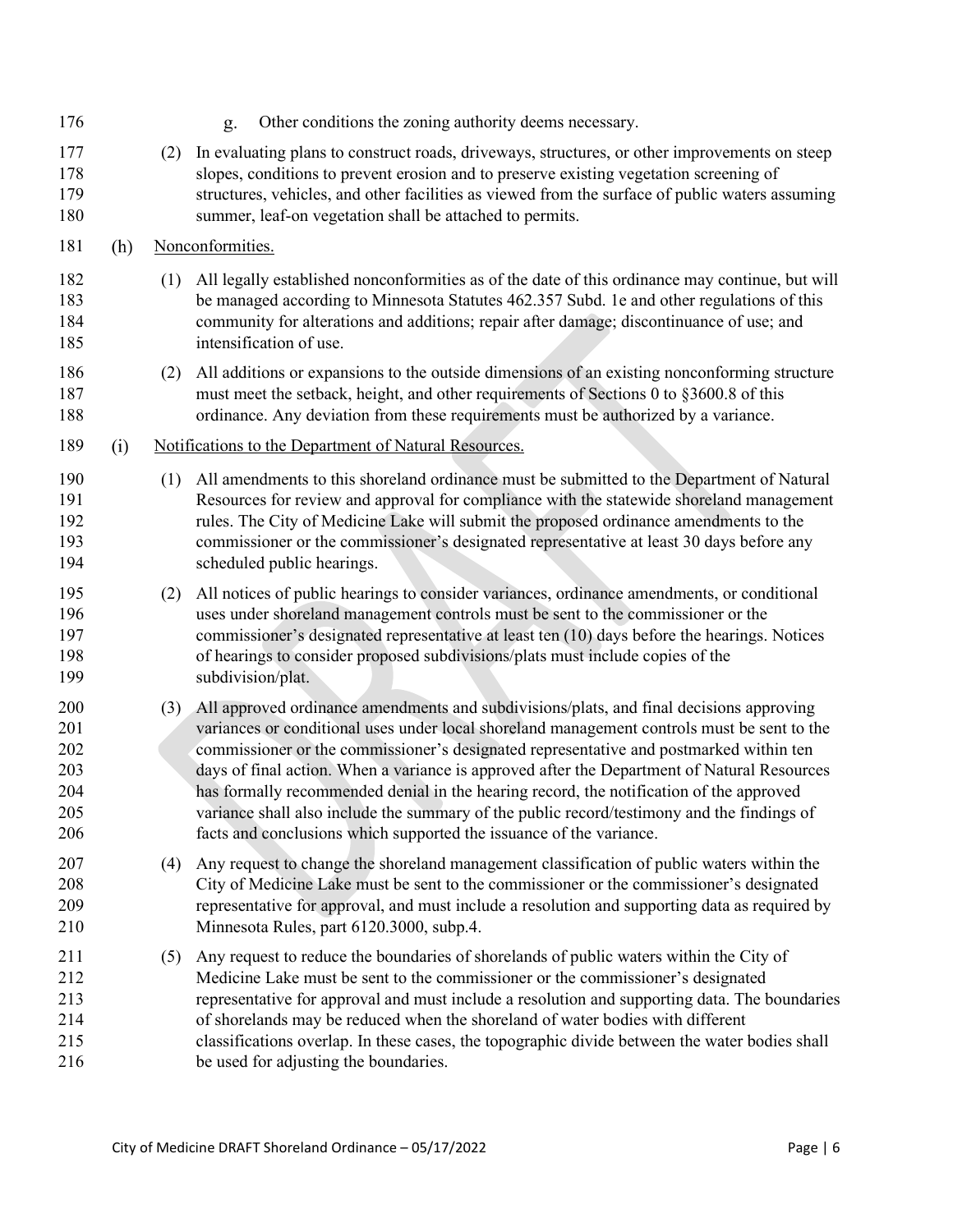<span id="page-6-2"></span><span id="page-6-1"></span><span id="page-6-0"></span>

| 217<br>218<br>219 | (j) |     | Mandatory EAW. An Environmental Assessment Worksheet consistent with Minnesota Rules,<br>Chapter 4410 must be prepared for projects meeting the thresholds of Minnesota Rules, part<br>4410.4300.                                                                     |          |                                      |  |  |  |  |  |
|-------------------|-----|-----|-----------------------------------------------------------------------------------------------------------------------------------------------------------------------------------------------------------------------------------------------------------------------|----------|--------------------------------------|--|--|--|--|--|
| 220               |     |     | §3600.4 Shoreland Classification System and Land Uses                                                                                                                                                                                                                 |          |                                      |  |  |  |  |  |
| 221               | (a) |     | Shoreland Classification System.                                                                                                                                                                                                                                      |          |                                      |  |  |  |  |  |
| 222<br>223<br>224 |     | (1) | Purpose. To ensure that shoreland development on the public waters of the City of Medicine<br>Lake is regulated consistent with the classifications assigned by the commissioner under<br>Minnesota Rules, part 6120.3300.                                            |          |                                      |  |  |  |  |  |
| 225<br>226<br>227 |     | (2) | The shoreland area for the waterbodies listed in Sections $\S 3600.4a$ (3) and $\S 3600.4a$ Error!<br>Reference source not found, are defined in Section §3600.2e (34) and are shown on the<br>Official Zoning Map.                                                   |          |                                      |  |  |  |  |  |
| 228<br>229        |     |     | (3) Lakes are classified as either General Development, Recreational Development, or Natural<br>Environment. Medicine Lake has one General Development Lake, as shown below.                                                                                          |          |                                      |  |  |  |  |  |
|                   |     |     | <b>Lake Classification</b>                                                                                                                                                                                                                                            |          | <b>DNR Public Waters I.D. #</b>      |  |  |  |  |  |
|                   |     |     | <b>General Development</b>                                                                                                                                                                                                                                            |          |                                      |  |  |  |  |  |
| 230               |     |     | Medicine Lake                                                                                                                                                                                                                                                         | 27010400 |                                      |  |  |  |  |  |
| 231<br>232        |     |     | (4) Rivers and Streams are classified as either Urban, Agricultural, Transition, Forested, or<br>Reserve. The City of Medicine Lake does not have any rivers or streams.                                                                                              |          |                                      |  |  |  |  |  |
| 233               | (b) |     | <b>Land Uses.</b>                                                                                                                                                                                                                                                     |          |                                      |  |  |  |  |  |
| 234<br>235<br>236 |     | (1) | Purpose. To identify land uses that are compatible with the protection and preservation of<br>shoreline resources in order to conserve the economic and environmental values of shoreland<br>and sustain water quality.                                               |          |                                      |  |  |  |  |  |
| 237               |     | (2) | Shoreland district land uses listed in Sections §3600.4b (3) are regulated as:                                                                                                                                                                                        |          |                                      |  |  |  |  |  |
| 238<br>239        |     |     | Permitted uses (P). These uses are allowed, provided all standards in this ordinance<br>a.<br>are followed;                                                                                                                                                           |          |                                      |  |  |  |  |  |
| 240<br>241<br>242 |     |     | b <sub>1</sub><br>Conditional uses $(C)$ . These uses are allowed through a conditional use permit. The<br>use must be evaluated according to the criteria in Section $\S 3600.3(f)$ of this<br>ordinance and any additional conditions listed in this ordinance; and |          |                                      |  |  |  |  |  |
| 243               |     |     | Not permitted uses $(N)$ . These uses are prohibited.<br>c.                                                                                                                                                                                                           |          |                                      |  |  |  |  |  |
| 244               |     |     | (3) Land uses for lake classifications:                                                                                                                                                                                                                               |          |                                      |  |  |  |  |  |
|                   |     |     | <b>Land Uses</b>                                                                                                                                                                                                                                                      |          | <b>General</b><br><b>Development</b> |  |  |  |  |  |
|                   |     |     | Single residential                                                                                                                                                                                                                                                    |          | $\mathbf{P}$                         |  |  |  |  |  |
|                   |     |     | Duplex                                                                                                                                                                                                                                                                |          | P                                    |  |  |  |  |  |

<span id="page-6-3"></span>Residential PUD C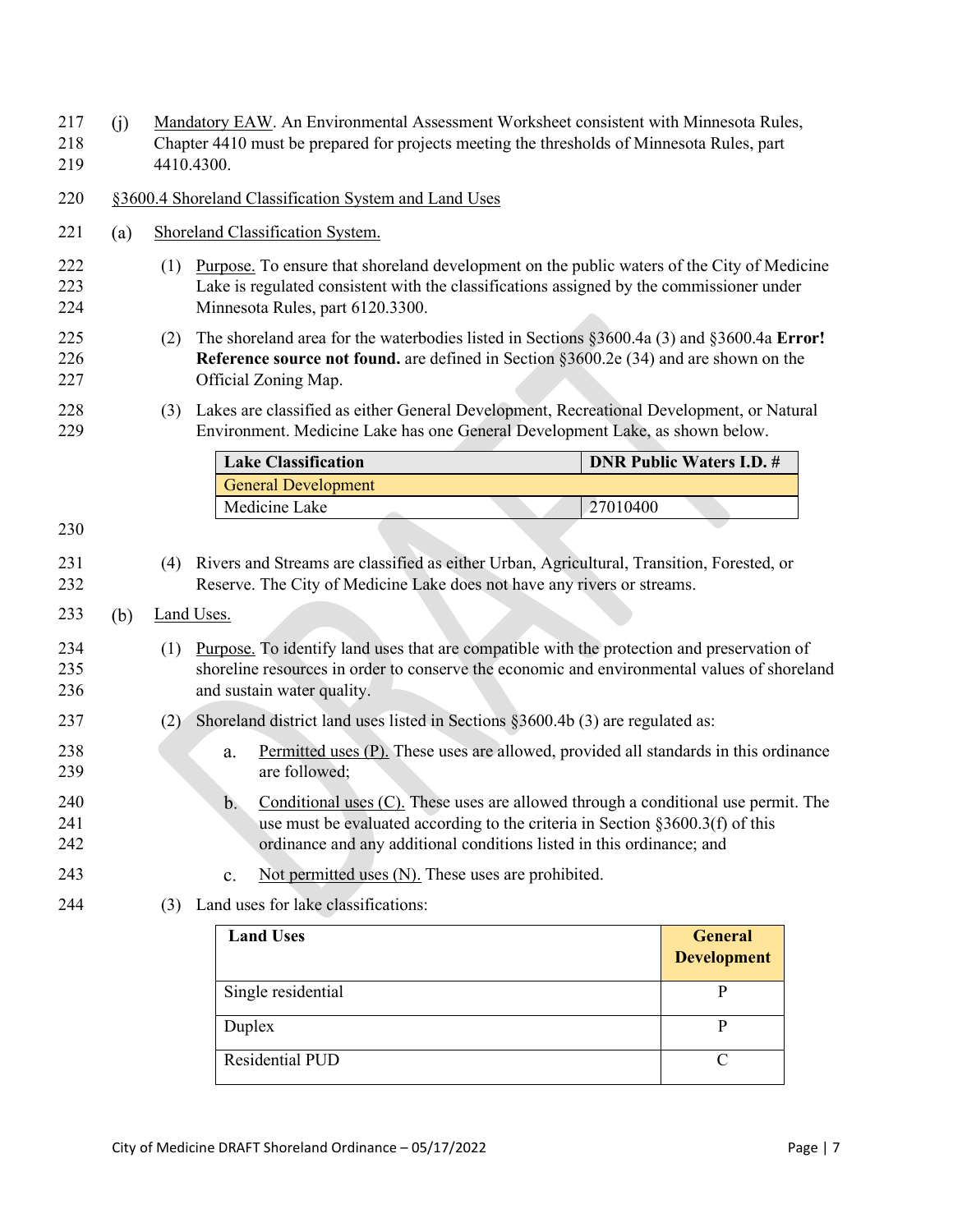| <b>Land Uses</b>                                                                                                                                                                                                                                              | <b>General</b><br><b>Development</b> |
|---------------------------------------------------------------------------------------------------------------------------------------------------------------------------------------------------------------------------------------------------------------|--------------------------------------|
| Water-dependent commercial - As accessory to a residential<br>planned unit development                                                                                                                                                                        | $\subset$                            |
| Commercial                                                                                                                                                                                                                                                    | P                                    |
| Commercial PUD - Limited expansion of a commercial<br>planned unit development involving up to six additional<br>dwelling units or sites may be allowed as a permitted use<br>provided the provisions of Section §3600.10 of this ordinance<br>are satisfied. | $\subset$                            |
| Parks & historic sites                                                                                                                                                                                                                                        | $\subset$                            |
| Public, semipublic                                                                                                                                                                                                                                            | P                                    |
| Industrial                                                                                                                                                                                                                                                    | N                                    |
| <b>Water Oriented Uses</b>                                                                                                                                                                                                                                    | N                                    |

<span id="page-7-0"></span>245

# 246 §3600.5 Special Land Use Provisions

| 247 | (a) | Commercial, Industrial, Public, and Semipublic Use Standards. |  |  |  |  |
|-----|-----|---------------------------------------------------------------|--|--|--|--|
|     |     |                                                               |  |  |  |  |

| 248<br>249        | (1) | provided that: |                | Water-dependent uses may be located on parcels or lots with frontage on public waters                                                                                                                             |
|-------------------|-----|----------------|----------------|-------------------------------------------------------------------------------------------------------------------------------------------------------------------------------------------------------------------|
| 250               |     | a.             |                | The use complies with provisions of Section §3600.7;                                                                                                                                                              |
| 251<br>252        |     | $\mathbf{b}$ . |                | The use is designed to incorporate topographic and vegetative screening of parking<br>areas and structures;                                                                                                       |
| 253<br>254<br>255 |     | $\mathbf{c}$ . |                | Uses that require short-term watercraft mooring for patrons must centralize these<br>facilities and design them to avoid obstructions of navigation and to be the<br>minimum size necessary to meet the need; and |
| 256<br>257        |     | $d_{\cdot}$    | provided that: | Uses that depend on patrons arriving by watercraft may use signs and lighting,                                                                                                                                    |
| 258<br>259<br>260 |     |                |                | (1) Signs placed in or on public waters must only convey directional information<br>or safety messages and may only be placed by a public authority or under a<br>permit issued by the county sheriff; and        |
| 261               |     |                |                | (2) Signs placed within the shore impact zone are:                                                                                                                                                                |
| 262<br>263        |     |                | Ι.             | No higher than ten feet above the ground, and no greater than 32 square<br>feet in size; and                                                                                                                      |
| 264<br>265        |     |                | II.            | If illuminated by artificial lights, the lights must be shielded or directed<br>to prevent illumination across public waters; and                                                                                 |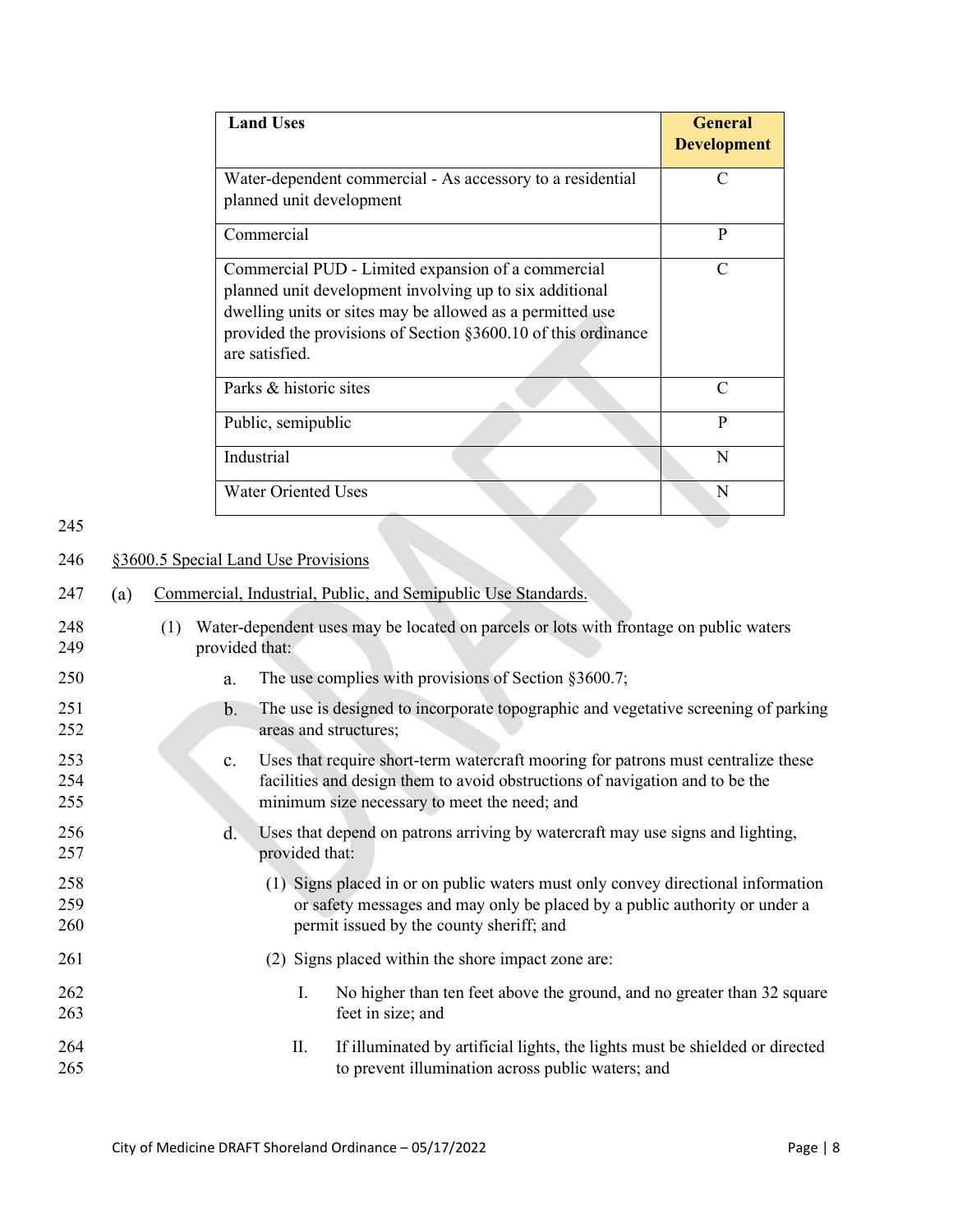<span id="page-8-0"></span>

| 266<br>267<br>268<br>269        |     |                                                                                                                              | (3) Other lighting may be located within the shore impact zone or over public<br>waters if it is used to illuminate potential safety hazards and is shielded or<br>otherwise directed to prevent direct illumination across public waters. This<br>does not preclude use of navigational lights.                                                                                                                             |  |  |  |  |
|---------------------------------|-----|------------------------------------------------------------------------------------------------------------------------------|------------------------------------------------------------------------------------------------------------------------------------------------------------------------------------------------------------------------------------------------------------------------------------------------------------------------------------------------------------------------------------------------------------------------------|--|--|--|--|
| 270<br>271<br>272<br>273<br>274 |     | (2)                                                                                                                          | Commercial, industrial, public, and semi-public uses that are not water-dependent must be<br>located on lots or parcels without public waters frontage, or, if located on lots or parcels with<br>public waters frontage, must either be set back double the ordinary high water level setback<br>or be substantially screened from view from the water by vegetation or topography, assuming<br>summer, leaf-on conditions. |  |  |  |  |
| 275                             |     |                                                                                                                              | §3600.6 Dimensional and General Performance Standards                                                                                                                                                                                                                                                                                                                                                                        |  |  |  |  |
| 276<br>277                      | (a) | Purpose. To establish dimensional and performance standards that protect shoreland resources from<br>impacts of development. |                                                                                                                                                                                                                                                                                                                                                                                                                              |  |  |  |  |
| 278<br>279<br>280               | (b) | standards:                                                                                                                   | Lot Area and Width Standards. After the effective date of this ordinance, all new lots must meet the<br>minimum lot area and lot width requirements in Section §3600.6b (4), subject to the following                                                                                                                                                                                                                        |  |  |  |  |
| 281<br>282                      |     | (1)                                                                                                                          | Only lands above the ordinary high water level of a public water body can be used to meet lot<br>area and width standards;                                                                                                                                                                                                                                                                                                   |  |  |  |  |
| 283<br>284                      |     | (2)                                                                                                                          | Lot width standards must be met at both the ordinary high water level of a public water body<br>and at the building line;                                                                                                                                                                                                                                                                                                    |  |  |  |  |
| 285<br>286<br>287               |     | (3)                                                                                                                          | Residential subdivisions with dwelling unit densities exceeding those in Section §3600.6b (4)<br>are allowed only if designed and approved as residential PUDs under Section §3600.10 of<br>this ordinance; and                                                                                                                                                                                                              |  |  |  |  |
| 288                             |     | (4)                                                                                                                          | Lake Minimum Lot Area and Width Standards:                                                                                                                                                                                                                                                                                                                                                                                   |  |  |  |  |

<span id="page-8-1"></span>

|        | <b>General Development – Sewer</b> |                |               |                |
|--------|------------------------------------|----------------|---------------|----------------|
|        |                                    | Riparian       | Nonriparian   |                |
|        | Lot Area (sf)                      | Lot Width (ft) | Lot Area (sf) | Lot Width (ft) |
| Single | 12,500                             | 50             | 12,500        | 50             |
| Duplex | 18,000                             | 75             | 18,000        | 75             |

290 (c) Placement, Height, and Design of Structures.

<span id="page-8-2"></span>г

| 291 | Placement of Structures on Lots. When more than one setback applies to a site, structures and |
|-----|-----------------------------------------------------------------------------------------------|
| 292 | facilities must be located the greater of 50' from the Ordinary (Normal) High Water           |
| 293 | Mark(OHW) or as determined by the line of site.                                               |
| 294 | a. OHW Setbacks. Structures and impervious surfaces must meet setbacks from the               |
| 295 | OHW.                                                                                          |

<span id="page-8-3"></span>296 b. Setbacks of decks. Deck additions may be allowed without a variance to a structure not meeting the required setback from the ordinary high water level if all of the following criteria are met: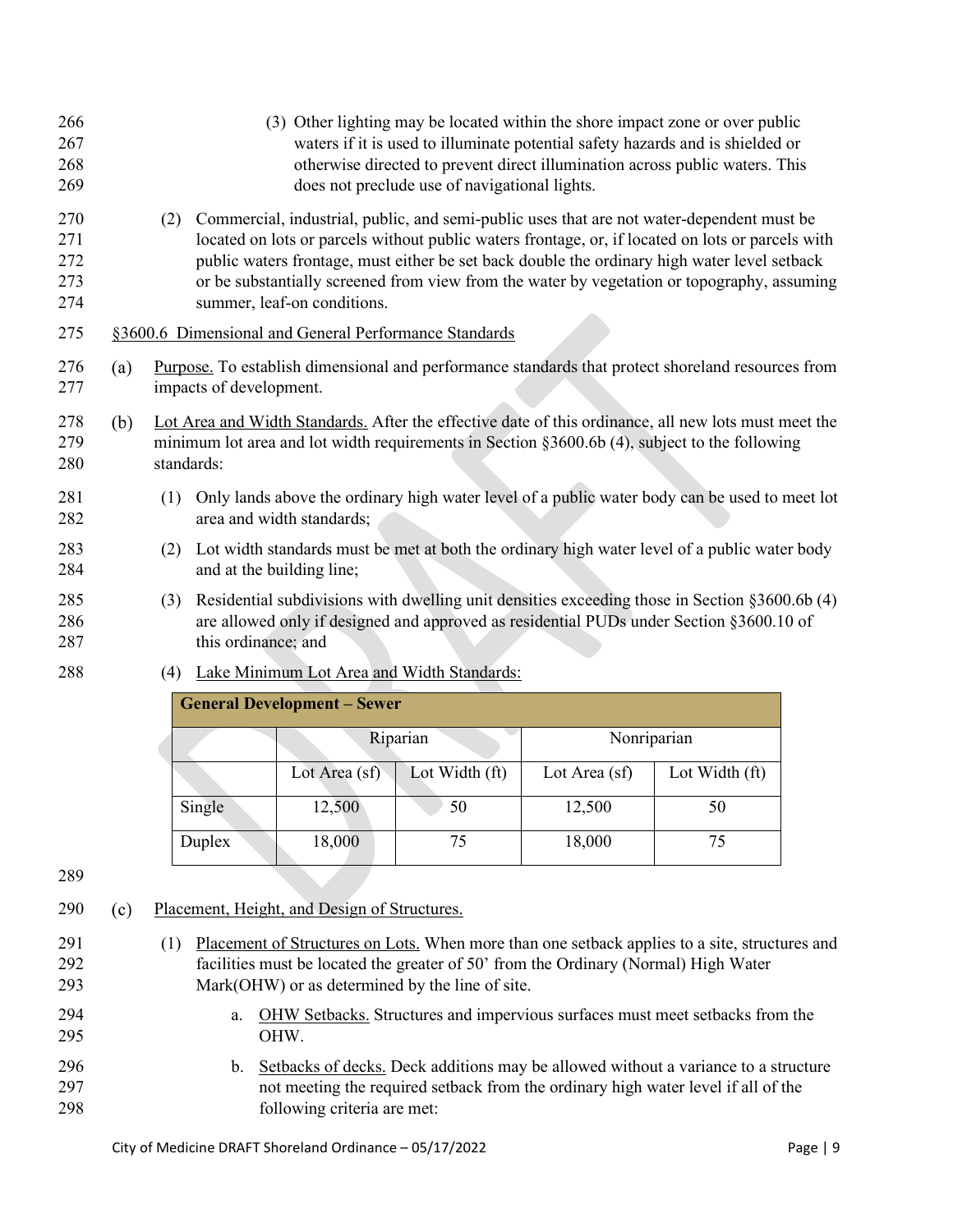| 299               | The structure existed on the date the structure set backs were established;                                                                                                                      |  |  |  |  |  |
|-------------------|--------------------------------------------------------------------------------------------------------------------------------------------------------------------------------------------------|--|--|--|--|--|
| 300<br>301<br>302 | A thorough evaluation of the property and structure reveals no reasonable<br>(2)<br>location for a deck meeting or exceeding the existing ordinary high water level<br>setback of the structure; |  |  |  |  |  |
| 303<br>304        | The deck encroachment meets the standards as established in section 1100.5 (a)<br>(3)<br>$(2)$ ; and                                                                                             |  |  |  |  |  |
| 305<br>306        | The deck is constructed primarily of wood or similar material, and is not roofed<br>(4)<br>or screened.                                                                                          |  |  |  |  |  |
| 307<br>308        | Additional structure setbacks. Structures must also meet the following setbacks,<br>$\mathbf{c}$ .<br>regardless of the waterbody classification:                                                |  |  |  |  |  |
|                   | <b>Setback from:</b><br>Setback (ft)                                                                                                                                                             |  |  |  |  |  |
|                   | Top of bluff<br>30                                                                                                                                                                               |  |  |  |  |  |
| 309               | Bluff Impact Zones. Structures, impervious surfaces, and accessory facilities, except<br>d.                                                                                                      |  |  |  |  |  |

(2) Height of Structures. All structures must not exceed 35 feet in height.

stairways and landings, must not be placed within bluff impact zones.

312 (3) Lowest Floor Elevation. Structures must be placed in accordance with any floodplain regulations applicable to the site. Where these controls do not exist, the elevation to which the lowest floor, including basement, is placed or flood-proofed must be determined by



- placing the lowest floor at a level at least three feet above the highest known water level, or three feet above the ordinary normal high water mark, whichever is higher. If the structure is floodproofed instead of elevated under items, then it must be floodproofed in accordance with [Minnesota Rules, part 6120.5900 Subp. 3 \(D\).](https://www.revisor.mn.gov/rules/?id=6120.5900)
- <span id="page-9-0"></span>(4) Water Supply and Sewage Treatment.
- Water supply. Any public or private supply of water for domestic purposes must meet or exceed standards for water quality of the Minnesota Department of Health and the Minnesota Pollution Control Agency.
- 323 b. Sewage treatment. Any premises used for human occupancy must be connected to a publicly-owned sewer system.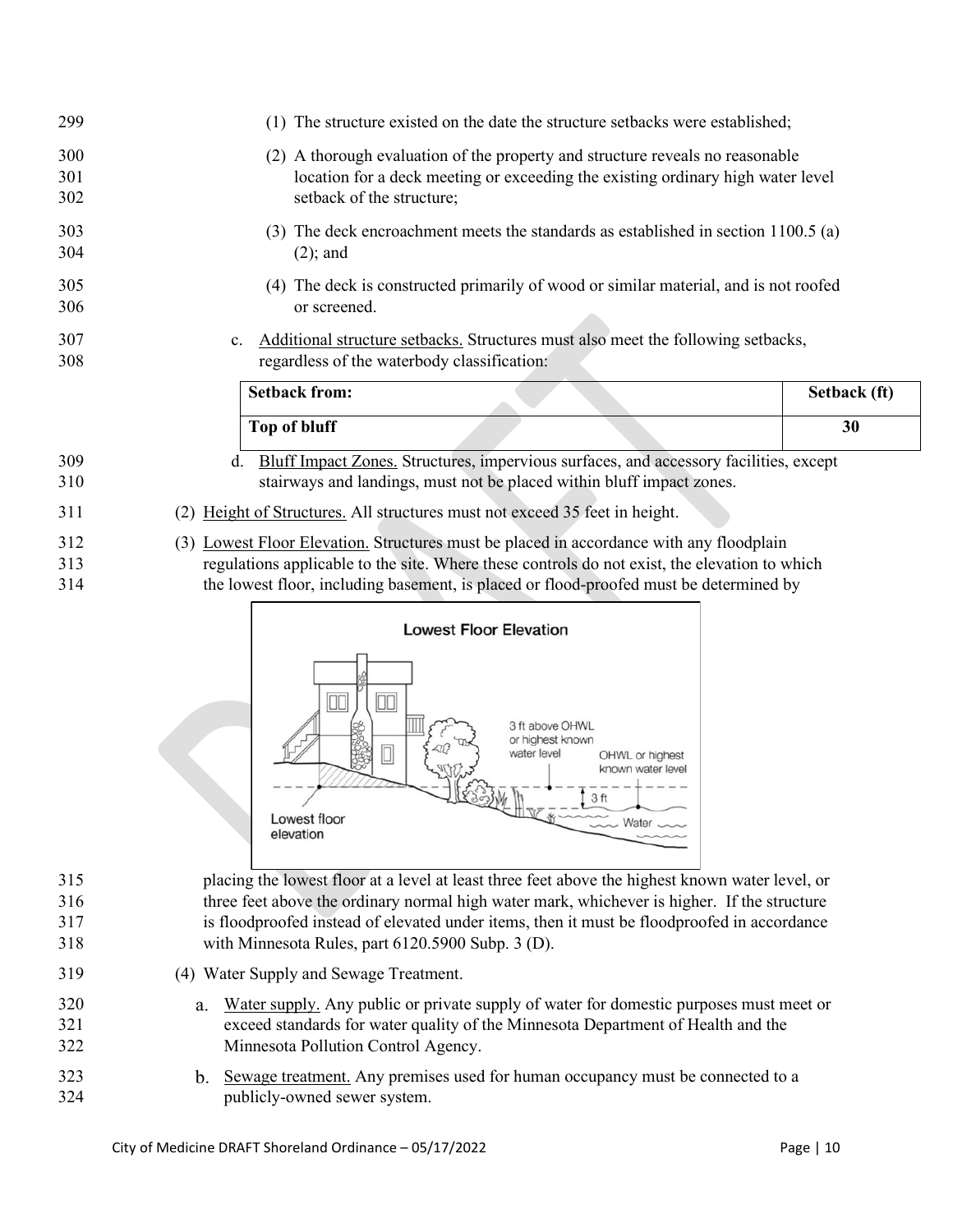<span id="page-10-4"></span><span id="page-10-0"></span>

| 325                      |     |     | §3600.7 Performance Standards for Public and Private Facilities                                                                                                                                                                                                                                                                                            |
|--------------------------|-----|-----|------------------------------------------------------------------------------------------------------------------------------------------------------------------------------------------------------------------------------------------------------------------------------------------------------------------------------------------------------------|
| 326<br>327<br>328        | (a) |     | Placement and Design of Roads, Driveways, and Parking Areas. Public and private roads and<br>parking areas must be designed to take advantage of natural vegetation and topography to achieve<br>maximum screening as viewed from public waters and comply with the following standards:                                                                   |
| 329<br>330<br>331<br>332 |     | (1) | Roads, driveways, and parking areas must meet structure setbacks and must not be placed<br>within bluff and shore impact zones, when other reasonable and feasible placement<br>alternatives exist. If no alternatives exist, they may be placed within these areas, and must be<br>designed to minimize adverse impacts;                                  |
| 333<br>334<br>335        |     | (2) | Watercraft access ramps, approach roads, and access-related parking areas may be placed<br>within shore impact zones provided the vegetative screening and erosion control conditions<br>of this subpart are met;                                                                                                                                          |
| 336<br>337               |     |     | (3) Private facilities must comply with the grading and filling provisions of Section $\S 3600.8(c)$ of<br>this ordinance; and                                                                                                                                                                                                                             |
| 338<br>339<br>340<br>341 |     |     | (4) For public roads, driveways and parking areas, documentation must be provided by a<br>qualified individual that they are designed and constructed to minimize and control erosion to<br>public waters consistent with the field office technical guides of the local soil and water<br>conservation district, or other applicable technical materials. |
| 342<br>343<br>344        | (b) |     | Stairways, Lifts, and Landings. Stairways and lifts are the preferred alternative to major<br>topographic alterations for achieving access up and down bluffs and steep slopes to shore areas.<br>Stairways, lifts, and landings must meet the following design requirements:                                                                              |
| 345<br>346<br>347        |     | (1) | Stairways and lifts must not exceed four feet in width on residential lots. Wider stairways<br>may be used for commercial properties, public recreational uses, and planned unit<br>developments;                                                                                                                                                          |
| 348<br>349<br>350        |     | (2) | Landings for stairways and lifts on residential lots must not exceed 32 square feet in area.<br>Landings larger than 32 square feet may be used for commercial properties, public-space<br>recreational uses, and planned unit developments;                                                                                                               |
| 351                      |     | (3) | Canopies or roofs are not allowed on stairways, lifts, or landings;                                                                                                                                                                                                                                                                                        |
| 352<br>353<br>354        |     | (4) | Stairways, lifts, and landings may be either constructed above the ground on posts or pilings,<br>or placed into the ground, provided they are designed and built in a manner that ensures<br>control of soil erosion;                                                                                                                                     |
| 355<br>356<br>357        |     | (5) | Stairways, lifts, and landings must be located in the most visually inconspicuous portions of<br>lots, as viewed from the surface of the public water assuming summer, leaf-on conditions,<br>whenever practical; and                                                                                                                                      |
| 358<br>359<br>360<br>361 |     |     | (6) Facilities such as ramps, lifts, or mobility paths for physically handicapped persons are also<br>allowed for achieving access to shore areas, if they are consistent with the dimensional and<br>performance standards of subitems §3600.7b (1) to §3600.7b (5) and the requirements of<br>Minnesota Rules, Chapter 1341.                             |
| 362                      |     |     | §3600.8 Vegetation and Land Alterations                                                                                                                                                                                                                                                                                                                    |
| 363<br>364               | (a) |     | Purpose. Alterations of vegetation and topography are regulated to prevent erosion into public<br>waters, fix nutrients, preserve shoreland aesthetics, preserve historic values, prevent bank slumping,                                                                                                                                                   |

<span id="page-10-3"></span><span id="page-10-2"></span><span id="page-10-1"></span>sustain water quality, and protect fish and wildlife habitat.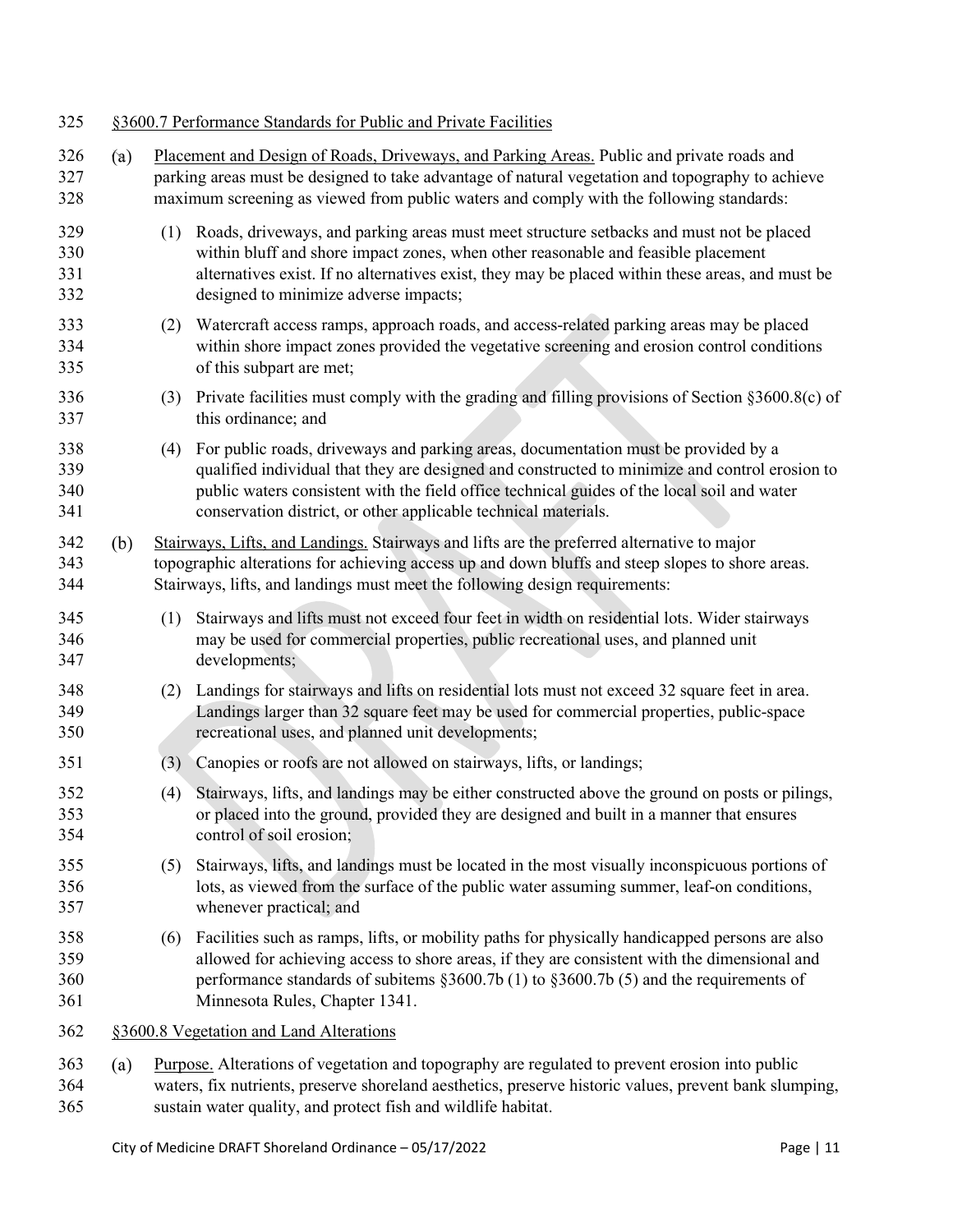<span id="page-11-0"></span>

| 366                             | (b) |     | Vegetation Management. |                                                                                                                                                                                                                                                                                                                                                                                       |  |  |  |  |
|---------------------------------|-----|-----|------------------------|---------------------------------------------------------------------------------------------------------------------------------------------------------------------------------------------------------------------------------------------------------------------------------------------------------------------------------------------------------------------------------------|--|--|--|--|
| 367<br>368                      |     | (1) | except for:            | Removal or alteration of vegetation must comply with the provisions of this subsection                                                                                                                                                                                                                                                                                                |  |  |  |  |
| 369<br>370                      |     |     | a.                     | Vegetation alteration necessary for the construction of structures under validly<br>issued permits for these facilities;                                                                                                                                                                                                                                                              |  |  |  |  |
| 371<br>372                      |     |     | b.                     | The construction of public roads and parking areas if consistent with Section<br>§3600.7(a) of this ordinance;                                                                                                                                                                                                                                                                        |  |  |  |  |
| 373<br>374                      |     | (2) | prohibited.            | Intensive vegetation clearing in the shore and bluff impact zones and on steep slopes is                                                                                                                                                                                                                                                                                              |  |  |  |  |
| 375<br>376<br>377<br>378<br>379 |     | (3) | provided that:         | Limited clearing and trimming of trees and shrubs in the shore and bluff impact zones and on<br>steep slopes, is allowed to provide a view to the water from the principal dwelling and to<br>accommodate the placement of stairways and landings, picnic areas, access paths, beach and<br>watercraft access areas, and permitted water-oriented accessory structures or facilities, |  |  |  |  |
| 380<br>381                      |     |     | a.                     | The screening of structures, vehicles, or other facilities as viewed from the water,<br>assuming summer, leaf-on conditions, is not substantially reduced;                                                                                                                                                                                                                            |  |  |  |  |
| 382                             |     |     | b.                     | Existing shading of water surfaces is preserved;                                                                                                                                                                                                                                                                                                                                      |  |  |  |  |
| 383                             |     |     | c.                     | Cutting debris or slash shall be scattered and not mounded on the ground; and                                                                                                                                                                                                                                                                                                         |  |  |  |  |
| 384                             |     |     | d.                     | Perennial ground cover is retained.                                                                                                                                                                                                                                                                                                                                                   |  |  |  |  |
| 385<br>386                      |     |     |                        | (4) Removal of trees, limbs, or branches that are dead, diseased, dying, or pose safety hazards is<br>allowed without a permit.                                                                                                                                                                                                                                                       |  |  |  |  |
| 387<br>388                      |     | (5) |                        | Fertilizer and pesticide runoff into surface waters must be minimized through use of<br>vegetation, topography or both.                                                                                                                                                                                                                                                               |  |  |  |  |
| 389                             | (c) |     | Grading and Filling.   |                                                                                                                                                                                                                                                                                                                                                                                       |  |  |  |  |
| 390<br>391<br>392               |     | (1) | this ordinance.        | Grading and filling activities must comply with the provisions of this subsection except for<br>the construction of public roads and parking areas if consistent with Section $\S 3600.7(a)$ of                                                                                                                                                                                       |  |  |  |  |
| 393                             |     | (2) |                        | Permit Requirements.                                                                                                                                                                                                                                                                                                                                                                  |  |  |  |  |
| 394<br>395<br>396<br>397        |     |     | a.                     | Grading, filling and excavations necessary for the construction of structures, sewage<br>treatment systems, and driveways, if part of an approved permit, do not require a<br>separate grading and filling permit. However, the standards in Section §3600.8c (3)<br>of this ordinance must be incorporated into the permit.                                                          |  |  |  |  |
| 398<br>399                      |     |     | b.                     | For all other work, including driveways not part of another permit, a grading and<br>filling permit is required for:                                                                                                                                                                                                                                                                  |  |  |  |  |
| 400<br>401                      |     |     |                        | $(1)$ the movement of more than ten $(10)$ cubic yards of material on steep slopes or<br>bluff impact zones;                                                                                                                                                                                                                                                                          |  |  |  |  |
| 402                             |     |     |                        | $(2)$ the movement of $(25)$ cubic yards of material within shore impact zones; and                                                                                                                                                                                                                                                                                                   |  |  |  |  |
| 403<br>404                      |     |     |                        | (3) the movement of more than 50 cubic yards of material outside of steep slopes and<br>shore and bluff impact zones.                                                                                                                                                                                                                                                                 |  |  |  |  |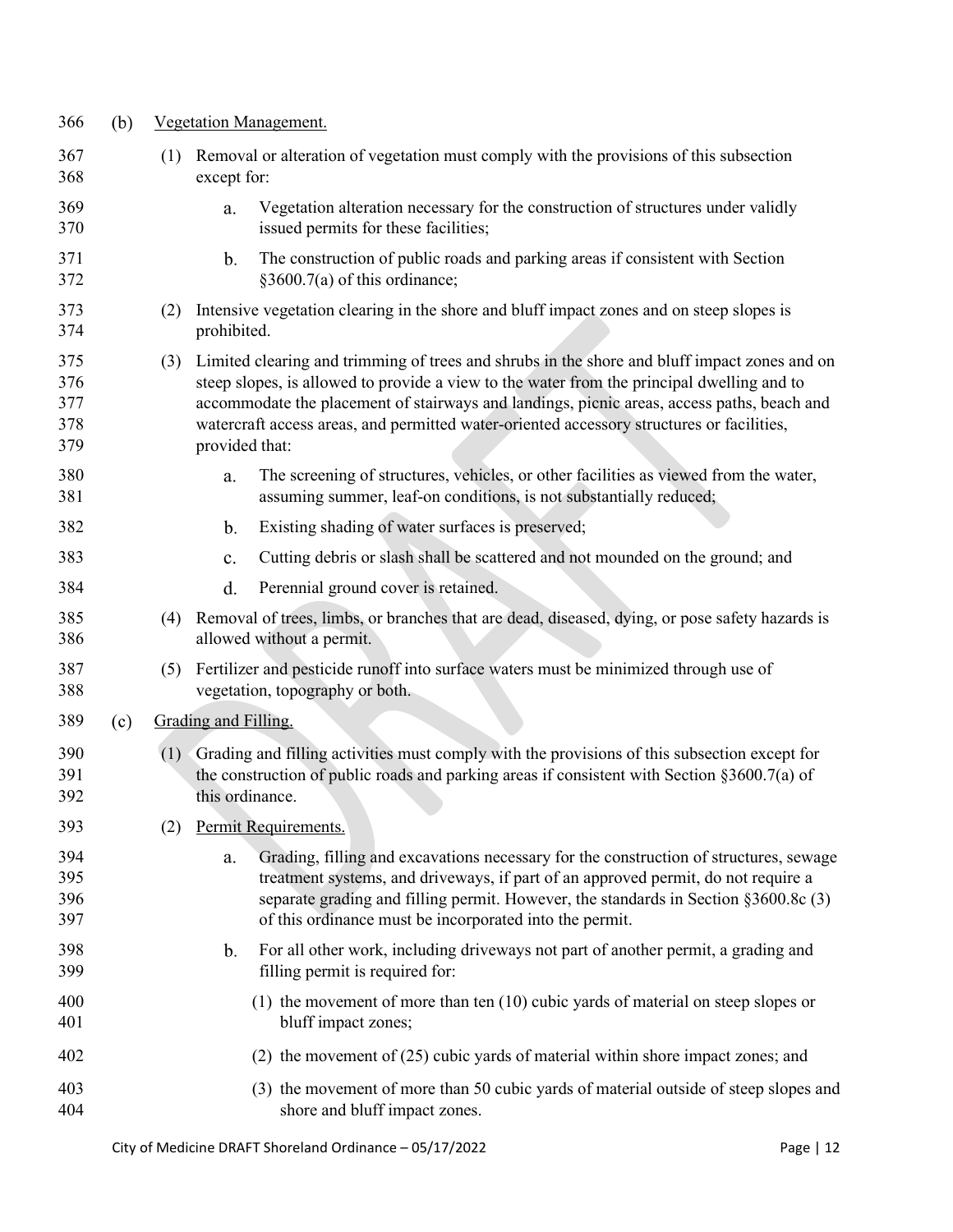<span id="page-12-0"></span>

| 405<br>406<br>407<br>408<br>409 | (3) Grading and filling in shoreland areas or any alteration of these natural topography where<br>the slope of the land is toward a protected water or watercourse leading to a protected water<br>must be authorized by a grading and filling permit and is subject to the provisions of §1800<br>and §1900 of this Chapter. The grading and filling permit may be granted by the City<br>subject to the conditions of $\S1800$ and $\S1900$ and the following: |  |  |  |  |  |  |  |  |
|---------------------------------|------------------------------------------------------------------------------------------------------------------------------------------------------------------------------------------------------------------------------------------------------------------------------------------------------------------------------------------------------------------------------------------------------------------------------------------------------------------|--|--|--|--|--|--|--|--|
| 410<br>411<br>412<br>413        | Grading or filling of any wetland must meet or exceed the wetland protection<br>a.<br>standards under Minnesota Rules, Chapter 8420 and any other permits, reviews, or<br>approvals by other local state, or federal agencies such as watershed districts, the<br>DNR or US Army Corps of Engineers;                                                                                                                                                             |  |  |  |  |  |  |  |  |
| 414<br>415<br>416               | Land alterations must be designed and implemented to minimize the amount of<br>b.<br>erosion and sediment from entering surface waters during and after construction<br>consistently by:                                                                                                                                                                                                                                                                         |  |  |  |  |  |  |  |  |
| 417                             | Limiting the amount and time of bare ground exposure;<br>(1)                                                                                                                                                                                                                                                                                                                                                                                                     |  |  |  |  |  |  |  |  |
| 418                             | Using temporary ground covers such as mulches or similar materials;<br>(2)                                                                                                                                                                                                                                                                                                                                                                                       |  |  |  |  |  |  |  |  |
| 419                             | Establishing permanent vegetation cover as soon as possible;<br>(3)                                                                                                                                                                                                                                                                                                                                                                                              |  |  |  |  |  |  |  |  |
| 420                             | Using sediment traps, vegetated buffer strips or other appropriate techniques;<br>(4)                                                                                                                                                                                                                                                                                                                                                                            |  |  |  |  |  |  |  |  |
| 421                             | Stabilizing altered areas to acceptable erosion control standards consistent with<br>(5)                                                                                                                                                                                                                                                                                                                                                                         |  |  |  |  |  |  |  |  |
| 422                             | the field office technical guides of the soil and water conservation district;                                                                                                                                                                                                                                                                                                                                                                                   |  |  |  |  |  |  |  |  |
| 423                             | Not placing fill or excavated material in a manner that creates unstable slopes.<br>(6)                                                                                                                                                                                                                                                                                                                                                                          |  |  |  |  |  |  |  |  |
| 424<br>425                      | Plans to place fill or excavated material on steep slopes must be reviewed by<br>qualified professionals for continued slope stability and must not create                                                                                                                                                                                                                                                                                                       |  |  |  |  |  |  |  |  |
| 426                             | finished slopes of 30 percent or greater;                                                                                                                                                                                                                                                                                                                                                                                                                        |  |  |  |  |  |  |  |  |
| 427                             | Fill or excavated material must not be placed in bluff impact zones;<br>(7)                                                                                                                                                                                                                                                                                                                                                                                      |  |  |  |  |  |  |  |  |
| 428                             | (8) No grading or filling shall be permitted within twenty (20) feet of horizontal                                                                                                                                                                                                                                                                                                                                                                               |  |  |  |  |  |  |  |  |
| 429                             | distance to the normal high water mark of the water body. Sand beaches are                                                                                                                                                                                                                                                                                                                                                                                       |  |  |  |  |  |  |  |  |
| 430                             | exceptions to this provision under the following conditions:                                                                                                                                                                                                                                                                                                                                                                                                     |  |  |  |  |  |  |  |  |
| 431                             | The sand material shall be clean, free of pollutants and nutrients,<br>a.                                                                                                                                                                                                                                                                                                                                                                                        |  |  |  |  |  |  |  |  |
| 432                             | inorganic sand or gravel.                                                                                                                                                                                                                                                                                                                                                                                                                                        |  |  |  |  |  |  |  |  |
| 433                             | b.<br>A sand beach shall be placed in the lesser of:                                                                                                                                                                                                                                                                                                                                                                                                             |  |  |  |  |  |  |  |  |
| 434                             | i. An area no wider than fifty $(50)$ feet as measured at the rear lot                                                                                                                                                                                                                                                                                                                                                                                           |  |  |  |  |  |  |  |  |
| 435                             | line or ordinary high water mark and extending no more than                                                                                                                                                                                                                                                                                                                                                                                                      |  |  |  |  |  |  |  |  |
| 436                             | twenty (20) feet landward of the ordinary high water mark, or                                                                                                                                                                                                                                                                                                                                                                                                    |  |  |  |  |  |  |  |  |
| 437                             | An area no wider than two-thirds $(2/3rd)$ of the lot width as<br>$\overline{11}$ .                                                                                                                                                                                                                                                                                                                                                                              |  |  |  |  |  |  |  |  |
| 438                             | measured at the rear lot line or ordinary high water mark and                                                                                                                                                                                                                                                                                                                                                                                                    |  |  |  |  |  |  |  |  |
| 439<br>440                      | extending not more than twenty (20) feet landward of the<br>ordinary high water mark.                                                                                                                                                                                                                                                                                                                                                                            |  |  |  |  |  |  |  |  |
|                                 |                                                                                                                                                                                                                                                                                                                                                                                                                                                                  |  |  |  |  |  |  |  |  |
| 441                             | Sand beaches shall not be placed in bluff impact zones.<br>c.                                                                                                                                                                                                                                                                                                                                                                                                    |  |  |  |  |  |  |  |  |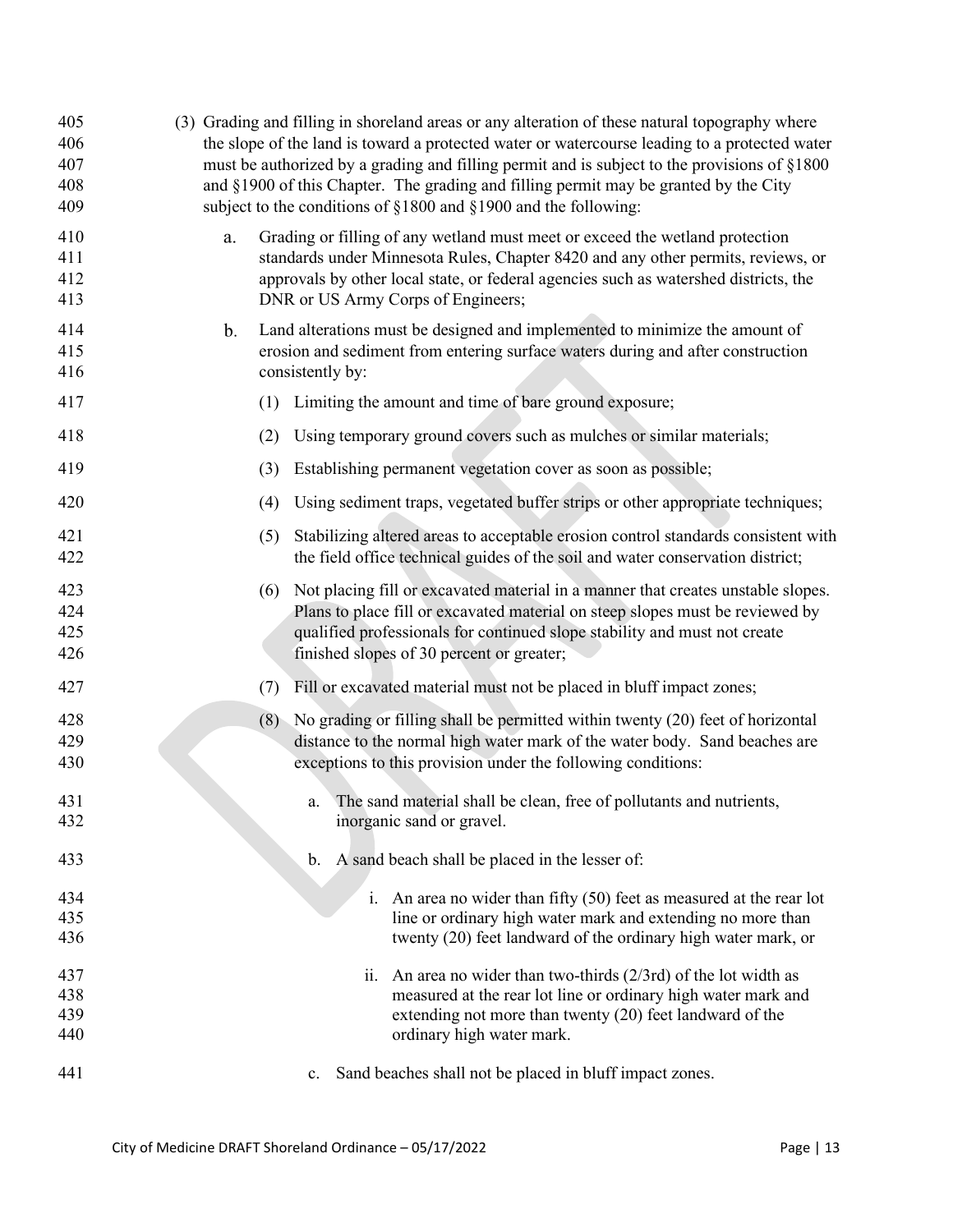| 442<br>443<br>444<br>445<br>446<br>447<br>448<br>449<br>450<br>451<br>452<br>453                             |     | Sand beaches shall not be placed on slopes exceeding ten (10) percent.<br>d.<br>Slopes exceeding ten $(10)$ percent may not be altered to allow for the<br>placement of a sand beach. (c) Any work which will change or diminish<br>the course, current, or cross section of a public water must be approved<br>by the Department of Natural Resources before the work is begun. This<br>includes construction of channels and ditches, lagooning, dredging of the<br>lake bottom for the removal of muck, silt or weeds, and filling in the lake<br>bed, including low lying marsh areas. Approval shall be construed to<br>mean the issuance, by the Commissioner of the Department of Natural<br>Resources, of a permit under the procedures of Minnesota Statute, 1974,<br>§4 and other related statutes.                                                                                                                                                                                     |
|--------------------------------------------------------------------------------------------------------------|-----|---------------------------------------------------------------------------------------------------------------------------------------------------------------------------------------------------------------------------------------------------------------------------------------------------------------------------------------------------------------------------------------------------------------------------------------------------------------------------------------------------------------------------------------------------------------------------------------------------------------------------------------------------------------------------------------------------------------------------------------------------------------------------------------------------------------------------------------------------------------------------------------------------------------------------------------------------------------------------------------------------|
| 454<br>455                                                                                                   |     | Any alterations below the ordinary high water level of public waters must first<br>(9)<br>be authorized by the commissioner under Minnesota Statutes, Section 103G;                                                                                                                                                                                                                                                                                                                                                                                                                                                                                                                                                                                                                                                                                                                                                                                                                               |
| 456<br>457                                                                                                   |     | (10) Alterations of topography are only allowed if they are accessory to permitted or<br>conditional uses and do not adversely affect adjacent or nearby properties; and                                                                                                                                                                                                                                                                                                                                                                                                                                                                                                                                                                                                                                                                                                                                                                                                                          |
| 458<br>459<br>460<br>461<br>462                                                                              |     | (11) Installation of riprap is allowed only where there is a demonstrated need to stop<br>existing erosion or to restore an eroded shoreline. An individual DNR Public<br>Waters Work Permit is required for any work performed below the ordinary<br>high-water level (OHWL) unless the installation meets all of the following<br>conditions:                                                                                                                                                                                                                                                                                                                                                                                                                                                                                                                                                                                                                                                   |
| 463<br>464<br>465<br>466<br>467<br>468<br>469<br>470<br>471<br>472<br>473<br>474<br>475<br>476<br>477<br>478 |     | The riprap must not cover emergent aquatic vegetation, unless authorized<br>a.<br>by an aquatic plant management permit from the DNR's Division of<br>Fisheries.<br>$\mathbf b$ .<br>Only natural rock (cannot average less than 6 inches or more than 30<br>inches in diameter) may be used that is free of debris that may cause<br>pollution or siltation. Concrete is not allowed.<br>A filter of crushed rock, gravel, or filter fabric material must be placed<br>c.<br>underneath the rock.<br>The riprap must be no more than 6 feet waterward of the OHWL.<br>d.<br>The riprap must conform to the natural alignment of shore and must not<br>e.<br>obstruct navigation or the flow of water.<br>f.<br>The minimum finished slope waterward of the OHWL must be no<br>steeper than 3 to 1 (horizontal to vertical).<br>The riprapped area must be no more than 200 linear feet of shoreline<br>g.<br>along lakes and wetlands.<br>The site must not be a posted fish spawning area<br>h. |
| 479<br>480<br>481                                                                                            |     | Connections to public waters. Excavations to connect boat slips, canals, lagoons, and harbors<br>(4)<br>to public waters require a public waters permit and must comply with Minnesota Rules,<br>Chapter 6115.                                                                                                                                                                                                                                                                                                                                                                                                                                                                                                                                                                                                                                                                                                                                                                                    |
| 482                                                                                                          | (d) | Stormwater Management.                                                                                                                                                                                                                                                                                                                                                                                                                                                                                                                                                                                                                                                                                                                                                                                                                                                                                                                                                                            |
| 483                                                                                                          |     | General Standards:<br>(1)                                                                                                                                                                                                                                                                                                                                                                                                                                                                                                                                                                                                                                                                                                                                                                                                                                                                                                                                                                         |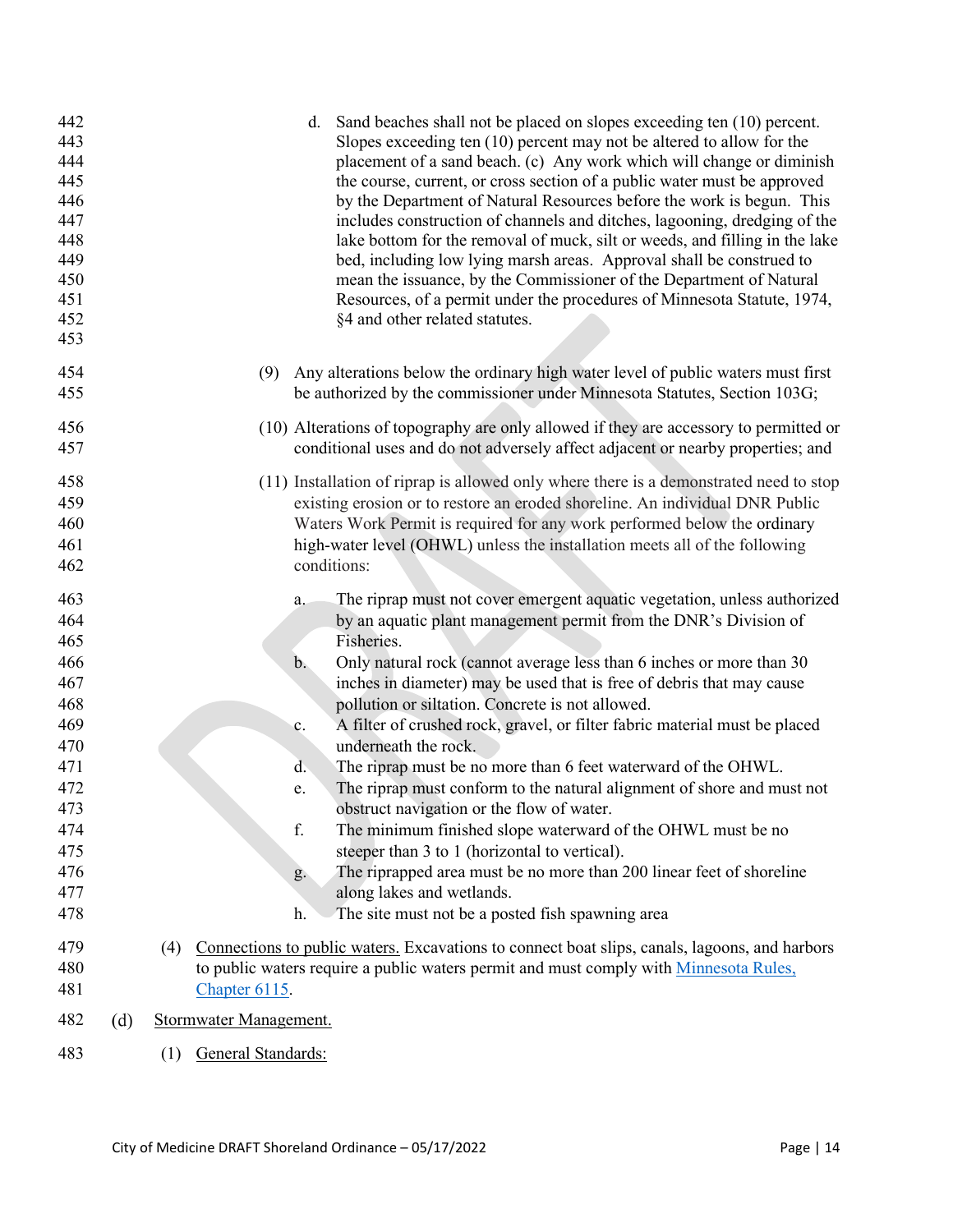<span id="page-14-0"></span>

| 484<br>485<br>486                             |     |     | a.                   | When possible, existing natural drainageways, and vegetated soil surfaces must be<br>used to convey, store, filter, and retain stormwater runoff before discharge to public<br>waters.                                                                                                                                                                                                                                                                                                                                                                                                                                       |
|-----------------------------------------------|-----|-----|----------------------|------------------------------------------------------------------------------------------------------------------------------------------------------------------------------------------------------------------------------------------------------------------------------------------------------------------------------------------------------------------------------------------------------------------------------------------------------------------------------------------------------------------------------------------------------------------------------------------------------------------------------|
| 487<br>488<br>489<br>490                      |     |     | $\mathbf b$ .        | Development must be planned and conducted in a manner that will minimize the<br>extent of disturbed areas, runoff velocities, erosion potential, and reduce and delay<br>runoff volumes. Disturbed areas must be stabilized as soon as possible and<br>appropriate facilities or methods used to retain sediment on the site.                                                                                                                                                                                                                                                                                                |
| 491<br>492<br>493<br>494<br>495               |     |     | $\mathbf{c}.$        | When development density, topography, soils, and vegetation are not sufficient to<br>adequately handle stormwater runoff, constructed facilities such as settling basins,<br>skimming devices, dikes, waterways, ponds and infiltration may be used. Preference<br>must be given to surface drainage, vegetation, and infiltration rather than buried<br>pipes and man-made materials and facilities.                                                                                                                                                                                                                        |
| 496                                           |     | (2) |                      | Specific Standards:                                                                                                                                                                                                                                                                                                                                                                                                                                                                                                                                                                                                          |
| 497                                           |     |     | a.                   | Impervious surfaces of lots must not exceed 40 percent of the lot area.                                                                                                                                                                                                                                                                                                                                                                                                                                                                                                                                                      |
| 498<br>499<br>500<br>501                      |     |     | b.                   | When constructed facilities are used for stormwater management, documentation<br>must be provided by a qualified individual that they are designed and installed<br>consistent with the field office technical guide of the local soil and water<br>conservation district or the Minnesota Stormwater Manual, as applicable.                                                                                                                                                                                                                                                                                                 |
| 502<br>503                                    |     |     | c.                   | New constructed stormwater outfalls to public waters must be consistent with<br>Minnesota Rules, part 6115.0231.                                                                                                                                                                                                                                                                                                                                                                                                                                                                                                             |
| 504                                           |     |     |                      | §3600.9 Subdivision/Platting Provisions                                                                                                                                                                                                                                                                                                                                                                                                                                                                                                                                                                                      |
| 505<br>506                                    | (a) |     | functional.          | Purpose. To ensure that new development minimizes impacts to shoreland resources and is safe and                                                                                                                                                                                                                                                                                                                                                                                                                                                                                                                             |
| 507<br>508<br>509<br>510<br>511<br>512<br>513 | (b) |     | or of the community. | Land suitability. Each lot created through subdivision, including planned unit developments<br>authorized under Section §3600.10 of this ordinance, must be suitable in its natural state for the<br>proposed use with minimal alteration. A suitability analysis must be conducted for each proposed<br>subdivision, including planned unit developments, to determine if the subdivision is suitable in its<br>natural state for the proposed use with minimal alteration and whether any feature of the land is<br>likely to be harmful to the health, safety, or welfare of future residents of the proposed subdivision |
| 514<br>515                                    | (c) |     |                      | Consistency with other controls. Subdivisions and each lot in a subdivision shall meet all official<br>controls so that a variance is not needed later to use the lots for their intended purpose.                                                                                                                                                                                                                                                                                                                                                                                                                           |
| 516                                           | (d) |     |                      | Information requirements.                                                                                                                                                                                                                                                                                                                                                                                                                                                                                                                                                                                                    |
| 517<br>518                                    |     | (1) |                      | Topographic contours at two-foot intervals or less from United States Geological Survey<br>maps or more current sources, showing limiting site characteristics.                                                                                                                                                                                                                                                                                                                                                                                                                                                              |
| 519<br>520<br>521                             |     | (2) |                      | The surface water features required in Minnesota Statutes, section 505.021, Subd. 1, to be<br>shown on plats, obtained from United States Geological Survey quadrangle topographic maps<br>or more current sources;                                                                                                                                                                                                                                                                                                                                                                                                          |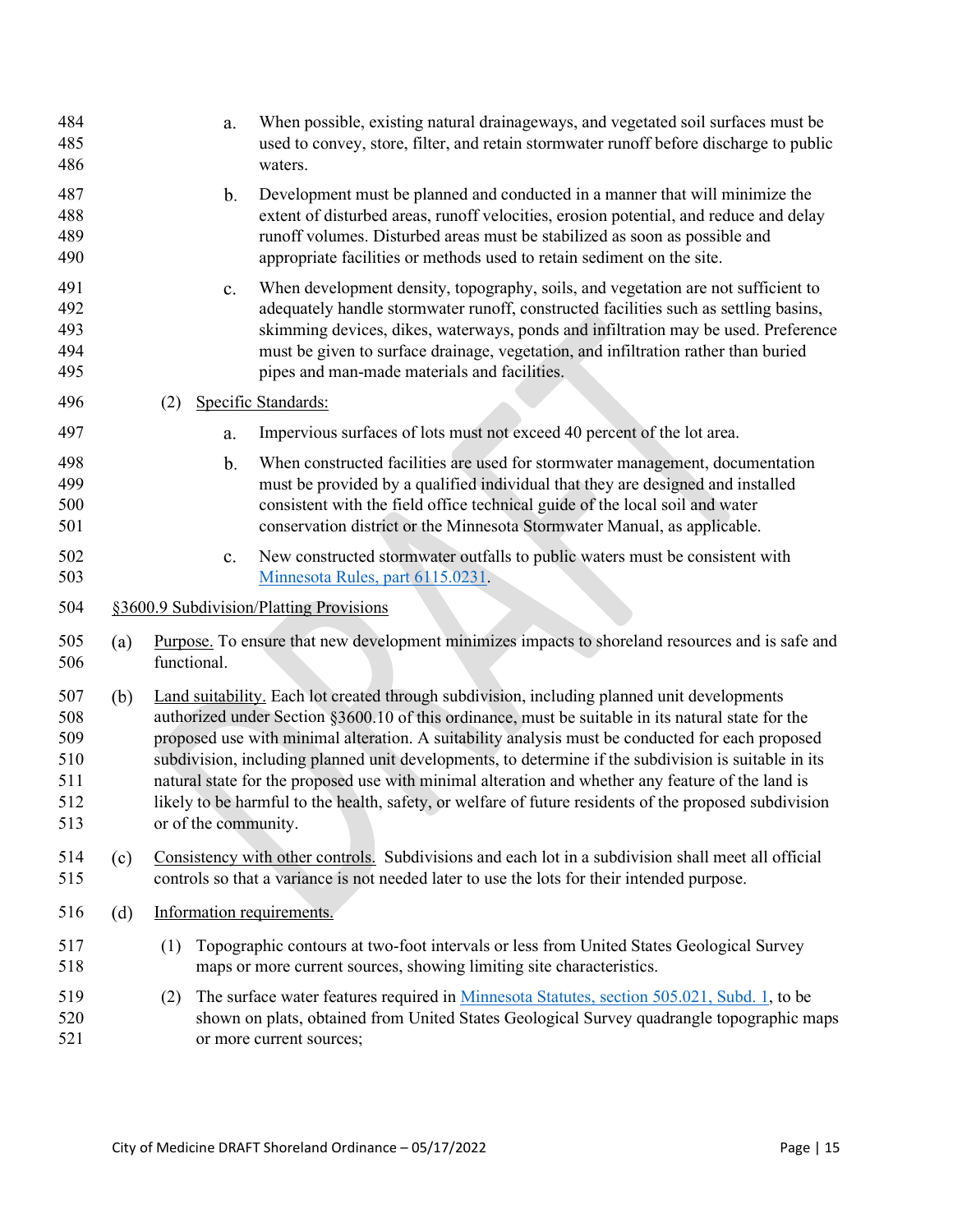<span id="page-15-0"></span>

| 522<br>523<br>524                      |     | Adequate soils information to determine suitability for building and sewage treatment<br>(3)<br>capabilities for every lot from the most current existing sources or from field investigations<br>such as soil borings, percolation tests, or other methods;                                                                                                                                                                                                                                                          |  |  |  |  |  |  |
|----------------------------------------|-----|-----------------------------------------------------------------------------------------------------------------------------------------------------------------------------------------------------------------------------------------------------------------------------------------------------------------------------------------------------------------------------------------------------------------------------------------------------------------------------------------------------------------------|--|--|--|--|--|--|
| 525<br>526<br>527<br>528               |     | (4) Information regarding adequacy of domestic water supply; extent of anticipated vegetation<br>and topographic alterations; near-shore aquatic conditions, including depths, types of bottom<br>sediments, and aquatic vegetation; and proposed methods for controlling stormwater runoff<br>and erosion, both during and after construction activities;                                                                                                                                                            |  |  |  |  |  |  |
| 529<br>530                             |     | (5) Location of 100-year flood plain areas and floodway districts from existing adopted maps or<br>data; and                                                                                                                                                                                                                                                                                                                                                                                                          |  |  |  |  |  |  |
| 531<br>532                             |     | (6) A line or contour representing the ordinary high water level, the "toe" and the "top" of bluffs,<br>and the minimum building setback distances from the top of the bluff and the lake or stream.                                                                                                                                                                                                                                                                                                                  |  |  |  |  |  |  |
| 533<br>534<br>535                      | (e) | Dedications. When a land or easement dedication is a condition of subdivision approval, the<br>approval must provide easements over natural drainage or ponding areas for management of<br>stormwater and significant wetlands.                                                                                                                                                                                                                                                                                       |  |  |  |  |  |  |
| 536<br>537<br>538<br>539               | (f) | Platting. All subdivisions that cumulatively create five or more lots or parcels that are 2-1/2 acres or<br>less in size shall be processed as a plat in accordance with Minnesota Statutes, Chapters 462.358<br>Subd. 3a and 505. No permit for construction of buildings shall be issued for lots created after the<br>adoption of this ordinance unless the lot was previously approved as part of a formal subdivision.                                                                                           |  |  |  |  |  |  |
| 540                                    |     | §3600.10 Planned Unit Developments (PUDs)                                                                                                                                                                                                                                                                                                                                                                                                                                                                             |  |  |  |  |  |  |
| 541<br>542                             | (a) | Purpose. To protect and enhance the natural and scenic qualities of shoreland areas during and after<br>development and redevelopment of high density residential and commercial uses.                                                                                                                                                                                                                                                                                                                                |  |  |  |  |  |  |
| 543<br>544<br>545<br>546               | (b) | Types of PUDs Permissible. Planned unit developments (PUDs) are allowed for new projects on<br>undeveloped land, redevelopment of previously built sites, or conversions of existing buildings and<br>land. Deviation from the minimum lot size standards of Section $\S3600.6(b)$ of this ordinance is<br>allowed if the standards in this Section are met.                                                                                                                                                          |  |  |  |  |  |  |
| 547<br>548<br>549<br>550<br>551<br>552 | (c) | Processing of PUDs. Planned unit developments must be processed as a conditional use. An<br>expansion to an existing commercial PUD involving 6 or less new dwelling units or sites since the<br>date this ordinance was adopted is permissible as a permitted use provided the total project density<br>does not exceed the allowable densities calculated in the project density evaluation procedures in<br>Section §3600.10(e). Approval cannot occur until all applicable environmental reviews are<br>complete. |  |  |  |  |  |  |
| 553<br>554                             | (d) | Application for a PUD. The applicant for a PUD must submit the following documents prior to final<br>action on the application request:                                                                                                                                                                                                                                                                                                                                                                               |  |  |  |  |  |  |
| 555                                    |     | (1) Site plan and/or plat showing:                                                                                                                                                                                                                                                                                                                                                                                                                                                                                    |  |  |  |  |  |  |
| 556                                    |     | Locations of property boundaries;<br>a.                                                                                                                                                                                                                                                                                                                                                                                                                                                                               |  |  |  |  |  |  |
| 557                                    |     | Surface water features;<br>b.                                                                                                                                                                                                                                                                                                                                                                                                                                                                                         |  |  |  |  |  |  |
| 558                                    |     | Existing and proposed structures and other facilities;<br>c.                                                                                                                                                                                                                                                                                                                                                                                                                                                          |  |  |  |  |  |  |
| 559                                    |     | Land alterations;<br>d.                                                                                                                                                                                                                                                                                                                                                                                                                                                                                               |  |  |  |  |  |  |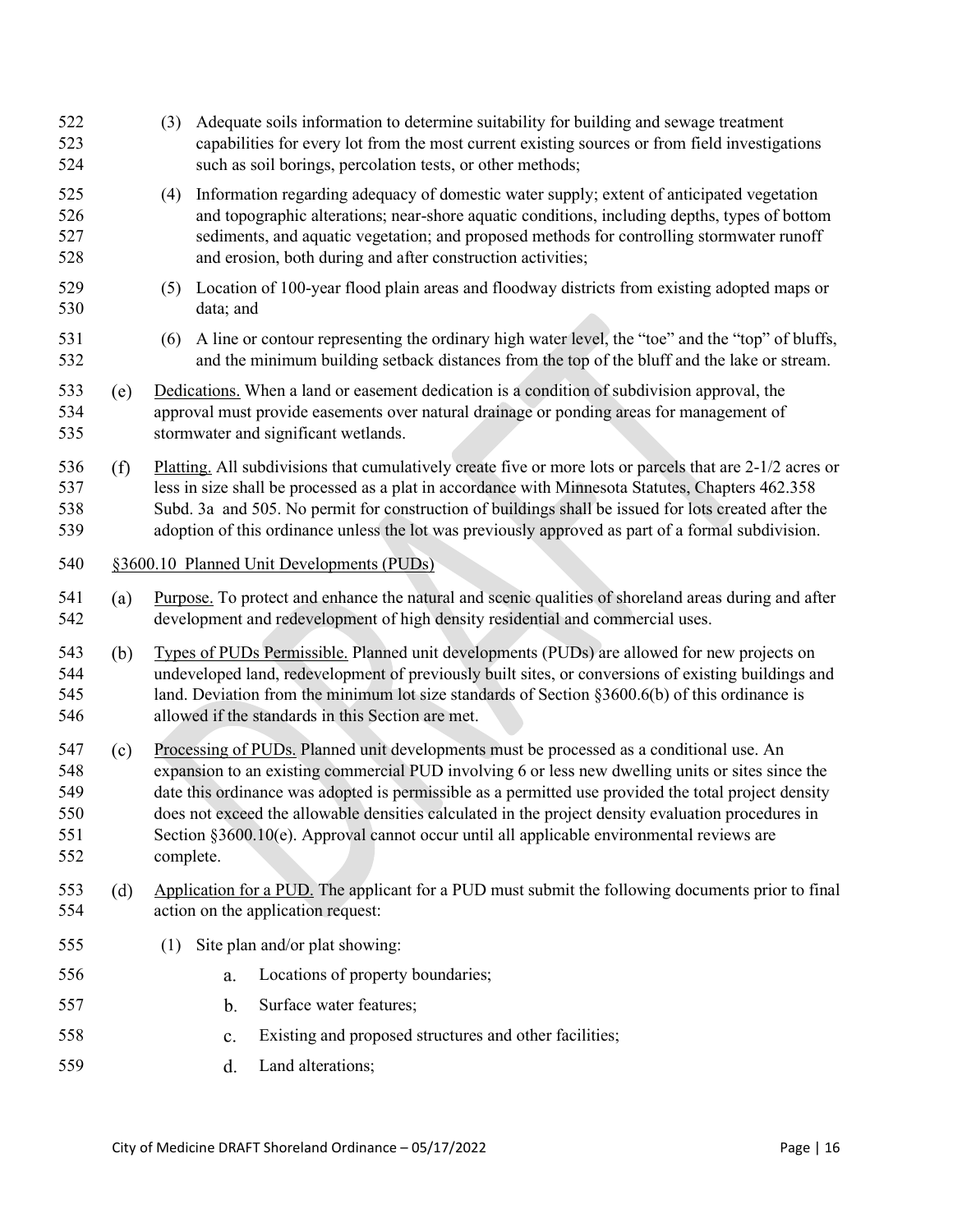<span id="page-16-3"></span><span id="page-16-2"></span><span id="page-16-1"></span><span id="page-16-0"></span>

| 560<br>561               |     |                                                                                                                                                                                                                    | e.          | Sewage treatment and water supply systems (where public systems will not be<br>provided);                                                                                                                                                                                                                                                 |            |  |  |  |
|--------------------------|-----|--------------------------------------------------------------------------------------------------------------------------------------------------------------------------------------------------------------------|-------------|-------------------------------------------------------------------------------------------------------------------------------------------------------------------------------------------------------------------------------------------------------------------------------------------------------------------------------------------|------------|--|--|--|
| 562                      |     |                                                                                                                                                                                                                    | f.          | Topographic contours at ten-foot intervals or less; and                                                                                                                                                                                                                                                                                   |            |  |  |  |
| 563<br>564<br>565        |     |                                                                                                                                                                                                                    | g.          | Identification of buildings and portions of the project that are residential,<br>commercial, or a combination of the two (if project combines commercial and<br>residential elements).                                                                                                                                                    |            |  |  |  |
| 566<br>567               |     | (2)                                                                                                                                                                                                                |             | A property owners association agreement (for residential PUD's) with mandatory<br>membership, and consistent with Section §3600.10(f) of this ordinance.                                                                                                                                                                                  |            |  |  |  |
| 568                      |     | (3)                                                                                                                                                                                                                |             | Deed restrictions, covenants, permanent easements or other instruments that:                                                                                                                                                                                                                                                              |            |  |  |  |
| 569<br>570<br>571        |     |                                                                                                                                                                                                                    | a.          | Address future vegetative and topographic alterations, construction of additional<br>buildings, beaching of watercraft, and construction of commercial buildings in<br>residential PUDs; and                                                                                                                                              |            |  |  |  |
| 572<br>573               |     |                                                                                                                                                                                                                    | b.          | Ensure the long-term preservation and maintenance of open space in accordance<br>with the criteria and analysis specified in Section $\S 3600.10(f)$ of this ordinance.                                                                                                                                                                   |            |  |  |  |
| 574<br>575               |     | (4)                                                                                                                                                                                                                | structures. | A master plan/site plan describing the project and showing floor plans for all commercial                                                                                                                                                                                                                                                 |            |  |  |  |
| 576                      |     | (5)                                                                                                                                                                                                                |             | Additional documents necessary to explain how the PUD will be designed and will function.                                                                                                                                                                                                                                                 |            |  |  |  |
| 577<br>578               | (e) |                                                                                                                                                                                                                    |             | Density Determination. Proposed new or expansions to existing planned unit developments must be<br>evaluated using the following procedures.                                                                                                                                                                                              |            |  |  |  |
|                          |     | Step 1. Identify Density Analysis Tiers. Divide the project parcel into tiers by drawing one or<br>(1)<br>more lines parallel to the ordinary high water level at the following intervals, proceeding<br>landward: |             |                                                                                                                                                                                                                                                                                                                                           |            |  |  |  |
| 579<br>580<br>581        |     |                                                                                                                                                                                                                    |             |                                                                                                                                                                                                                                                                                                                                           |            |  |  |  |
|                          |     |                                                                                                                                                                                                                    |             |                                                                                                                                                                                                                                                                                                                                           | Sewer (ft) |  |  |  |
|                          |     |                                                                                                                                                                                                                    |             | General Development Lakes - 1st tier                                                                                                                                                                                                                                                                                                      | 200        |  |  |  |
|                          |     |                                                                                                                                                                                                                    |             | General Development Lakes - all other tiers                                                                                                                                                                                                                                                                                               | 200        |  |  |  |
| 582                      |     |                                                                                                                                                                                                                    |             |                                                                                                                                                                                                                                                                                                                                           |            |  |  |  |
| 583<br>584<br>585        |     | (2)                                                                                                                                                                                                                | waters.     | Step 2. Calculate Suitable Area for Development. Calculate the suitable area within each tier<br>by excluding all wetlands, bluffs, or land below the ordinary high water level of public                                                                                                                                                 |            |  |  |  |
| 586                      |     | (3)                                                                                                                                                                                                                |             | Step 3. Determine Base Density:                                                                                                                                                                                                                                                                                                           |            |  |  |  |
| 587<br>588<br>589<br>590 |     |                                                                                                                                                                                                                    | a.          | For residential PUDs, divide the suitable area within each tier by the minimum<br>single residential lot area for lakes to determine the allowable number of dwelling<br>units, or base density, for each tier. For rivers, if a minimum lot area is not specified,<br>divide the tier width by the minimum single residential lot width. |            |  |  |  |
| 591                      |     |                                                                                                                                                                                                                    | b.          | For commercial PUDs:                                                                                                                                                                                                                                                                                                                      |            |  |  |  |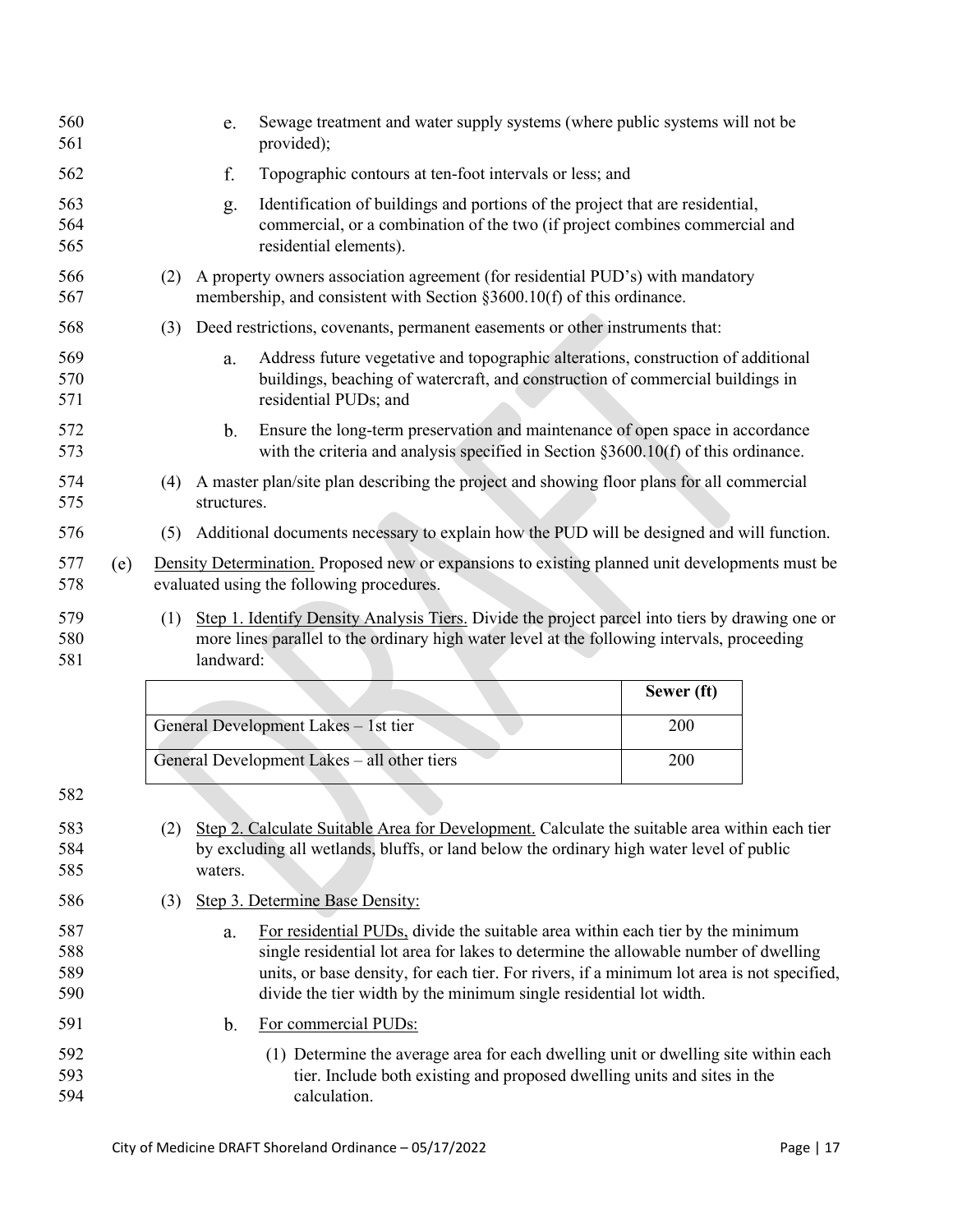| 595<br>596<br>597 | (a) For dwelling units, determine the average inside living floor area of<br>dwelling units in each tier. Do not include decks, patios, garages, or<br>porches and basements, unless they are habitable space. |
|-------------------|----------------------------------------------------------------------------------------------------------------------------------------------------------------------------------------------------------------|
| 598<br>599        | (b) For dwelling sites (campgrounds), determine the area of each dwelling<br>site as follows:                                                                                                                  |
| 600<br>601        | For manufactured homes, use the area of the manufactured home, if<br>L<br>known, otherwise use 1,000 sf.                                                                                                       |
| 602               | For recreational vehicles, campers or tents, use 400 sf.<br>П.                                                                                                                                                 |
| 603<br>604<br>605 | (2) Select the appropriate floor area/dwelling site area ratio from the following<br>table for the floor area or dwelling site area determined in Section §3600.10e<br>(3b(1)).                                |
|                   |                                                                                                                                                                                                                |

| Inside Living<br><b>Floor Area or</b><br><b>Dwelling Site</b><br>Area (sf) | <b>Floor Area/Dwelling Site</b><br><b>Area Ratio</b><br><b>General Development</b><br>Lakes w/Sewer - all tiers |
|----------------------------------------------------------------------------|-----------------------------------------------------------------------------------------------------------------|
| ${}_{200}$                                                                 | .040                                                                                                            |
| 300                                                                        | .048                                                                                                            |
| 400                                                                        | .056                                                                                                            |
| 500                                                                        | .065                                                                                                            |
| 600                                                                        | .072                                                                                                            |
| 700                                                                        | .082                                                                                                            |
| 800                                                                        | .091                                                                                                            |
| 900                                                                        | .099                                                                                                            |
| 1,000                                                                      | .108                                                                                                            |
| 1,100                                                                      | .116                                                                                                            |
| 1,200                                                                      | .125                                                                                                            |
| 1,300                                                                      | .133                                                                                                            |
| 1,400                                                                      | .142                                                                                                            |
| > 1,500                                                                    | .150                                                                                                            |

606

<span id="page-17-0"></span>

607 (3) Multiply the suitable area within each tier determined in Section §3600.10e [\(2\)](#page-16-2) 608 by the floor area or dwelling site area ratio to yield the total floor area or 609 dwelling site area for each tier to be used for dwelling units or dwelling sites.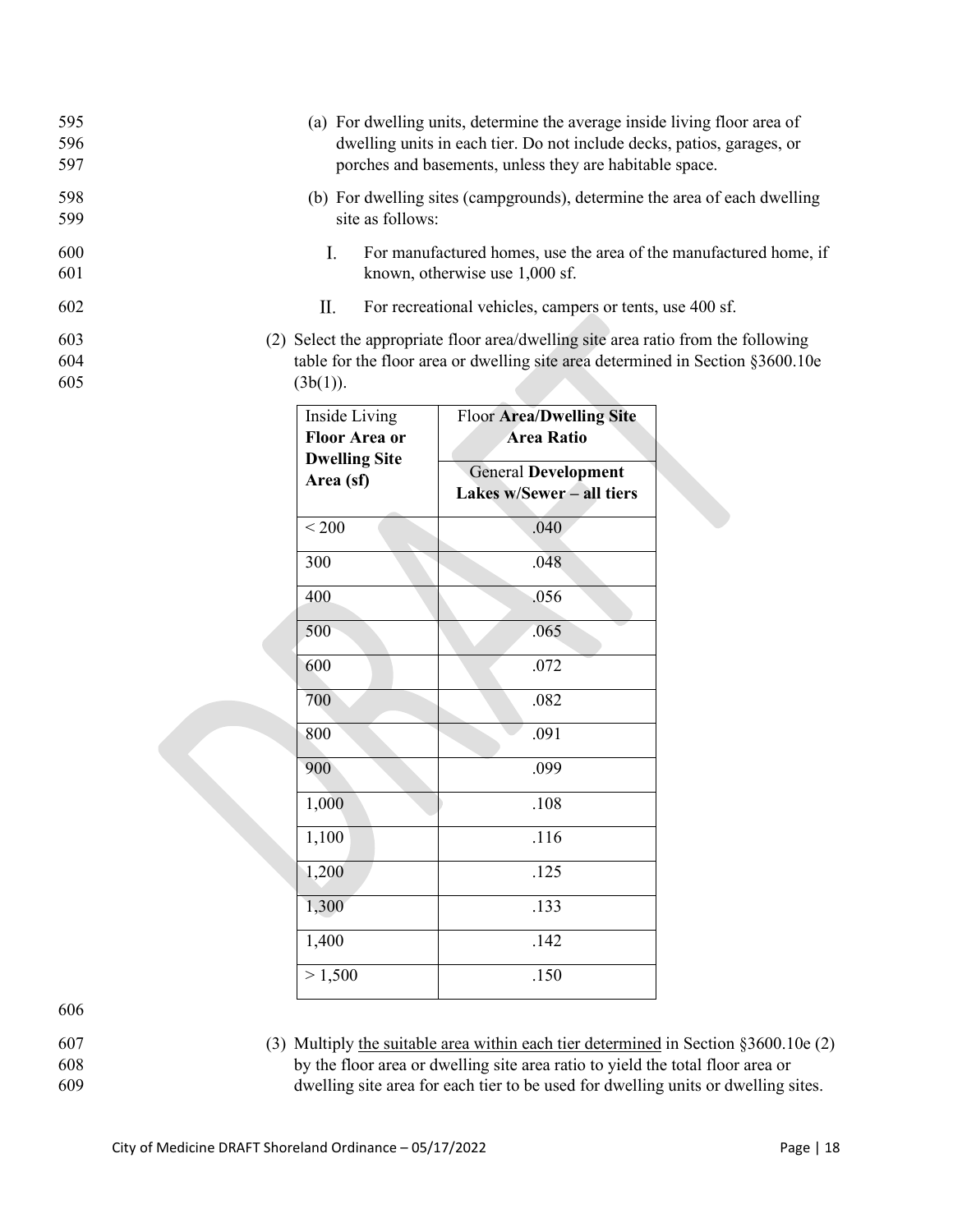<span id="page-18-1"></span><span id="page-18-0"></span>

| 610<br>611<br>612<br>613<br>614 |     |                                                                                                                                                                                                                                                                                      | tier.                                         | (4) Divide the total floor area or dwelling site area for each tier calculated in<br>Section $\S3600.10e(3b(3))$ by the average inside living floor area for dwelling<br>units or dwelling site area determined in $\S 3600.10e(3b(1))$ . This yields the<br>allowable number of dwelling units or dwelling sites, or base density, for each |  |  |  |  |  |
|---------------------------------|-----|--------------------------------------------------------------------------------------------------------------------------------------------------------------------------------------------------------------------------------------------------------------------------------------|-----------------------------------------------|----------------------------------------------------------------------------------------------------------------------------------------------------------------------------------------------------------------------------------------------------------------------------------------------------------------------------------------------|--|--|--|--|--|
| 615<br>616                      |     | c.                                                                                                                                                                                                                                                                                   |                                               | Allowable densities may be transferred from any tier to any other tier further from<br>the waterbody, but must not be transferred to any tier closer to the waterbody.                                                                                                                                                                       |  |  |  |  |  |
| 617<br>618                      |     | All PUDs with densities at or below the base density must meet the design standards<br>d.<br>in Section $§3600.10(f)$ .                                                                                                                                                              |                                               |                                                                                                                                                                                                                                                                                                                                              |  |  |  |  |  |
| 619                             |     | Step 4. Determine if the Site can Accommodate Increased Density:<br>(4)                                                                                                                                                                                                              |                                               |                                                                                                                                                                                                                                                                                                                                              |  |  |  |  |  |
| 620<br>621<br>622<br>623        |     | The following increases to the dwelling unit or dwelling site base densities<br>a.<br>determined Section §3600.10e (3) are allowed if the design criteria in Section<br>$\S3600.10(f)$ of this ordinance are satisfied as well as the standards in Section<br>§3600.10e (4), item b: |                                               |                                                                                                                                                                                                                                                                                                                                              |  |  |  |  |  |
|                                 |     |                                                                                                                                                                                                                                                                                      | Shoreland Tier                                | Maximum density increase<br>within each tier (percent)                                                                                                                                                                                                                                                                                       |  |  |  |  |  |
|                                 |     |                                                                                                                                                                                                                                                                                      | 1st                                           | 50                                                                                                                                                                                                                                                                                                                                           |  |  |  |  |  |
|                                 |     |                                                                                                                                                                                                                                                                                      | 2nd                                           | 100                                                                                                                                                                                                                                                                                                                                          |  |  |  |  |  |
|                                 |     |                                                                                                                                                                                                                                                                                      | 3rd                                           | 200                                                                                                                                                                                                                                                                                                                                          |  |  |  |  |  |
|                                 |     |                                                                                                                                                                                                                                                                                      | 4th                                           | 200                                                                                                                                                                                                                                                                                                                                          |  |  |  |  |  |
|                                 |     |                                                                                                                                                                                                                                                                                      | 5th                                           | 200                                                                                                                                                                                                                                                                                                                                          |  |  |  |  |  |
| 624                             |     |                                                                                                                                                                                                                                                                                      |                                               |                                                                                                                                                                                                                                                                                                                                              |  |  |  |  |  |
| 625                             |     | $\mathbf{b}$ .                                                                                                                                                                                                                                                                       |                                               | Structure setbacks from the ordinary high water level:                                                                                                                                                                                                                                                                                       |  |  |  |  |  |
| 626                             |     |                                                                                                                                                                                                                                                                                      |                                               | (1) Are increased to at least 50 percent greater than the minimum setback; or                                                                                                                                                                                                                                                                |  |  |  |  |  |
| 627<br>628<br>629               |     |                                                                                                                                                                                                                                                                                      |                                               | (2) The impact on the waterbody is reduced an equivalent amount through<br>vegetative management, topography, or additional acceptable means and the<br>setback is at least 25 percent greater than the minimum setback.                                                                                                                     |  |  |  |  |  |
| 630                             | (f) |                                                                                                                                                                                                                                                                                      |                                               | Design Criteria. All PUDs must meet the following design criteria.                                                                                                                                                                                                                                                                           |  |  |  |  |  |
| 631                             |     | (1)                                                                                                                                                                                                                                                                                  | <b>General Design Standards.</b>              |                                                                                                                                                                                                                                                                                                                                              |  |  |  |  |  |
| 632<br>633                      |     | a.                                                                                                                                                                                                                                                                                   | or sites.                                     | All residential planned unit developments must contain at least five dwelling units                                                                                                                                                                                                                                                          |  |  |  |  |  |
| 634<br>635<br>636<br>637        |     | b.                                                                                                                                                                                                                                                                                   | ordinance.                                    | On-site water supply and sewage treatment systems must be centralized and meet<br>the standards in Section $\S 3600.6(4)$ of this ordinance. Sewage treatment systems<br>must meet the setback standards of Section $\S 3600.6d(1)$ , item (1)a of this                                                                                      |  |  |  |  |  |
| 638<br>639                      |     | $\mathbf{c}$ .                                                                                                                                                                                                                                                                       | located on suitable areas of the development. | Dwelling units or dwelling sites must be clustered into one or more groups and                                                                                                                                                                                                                                                               |  |  |  |  |  |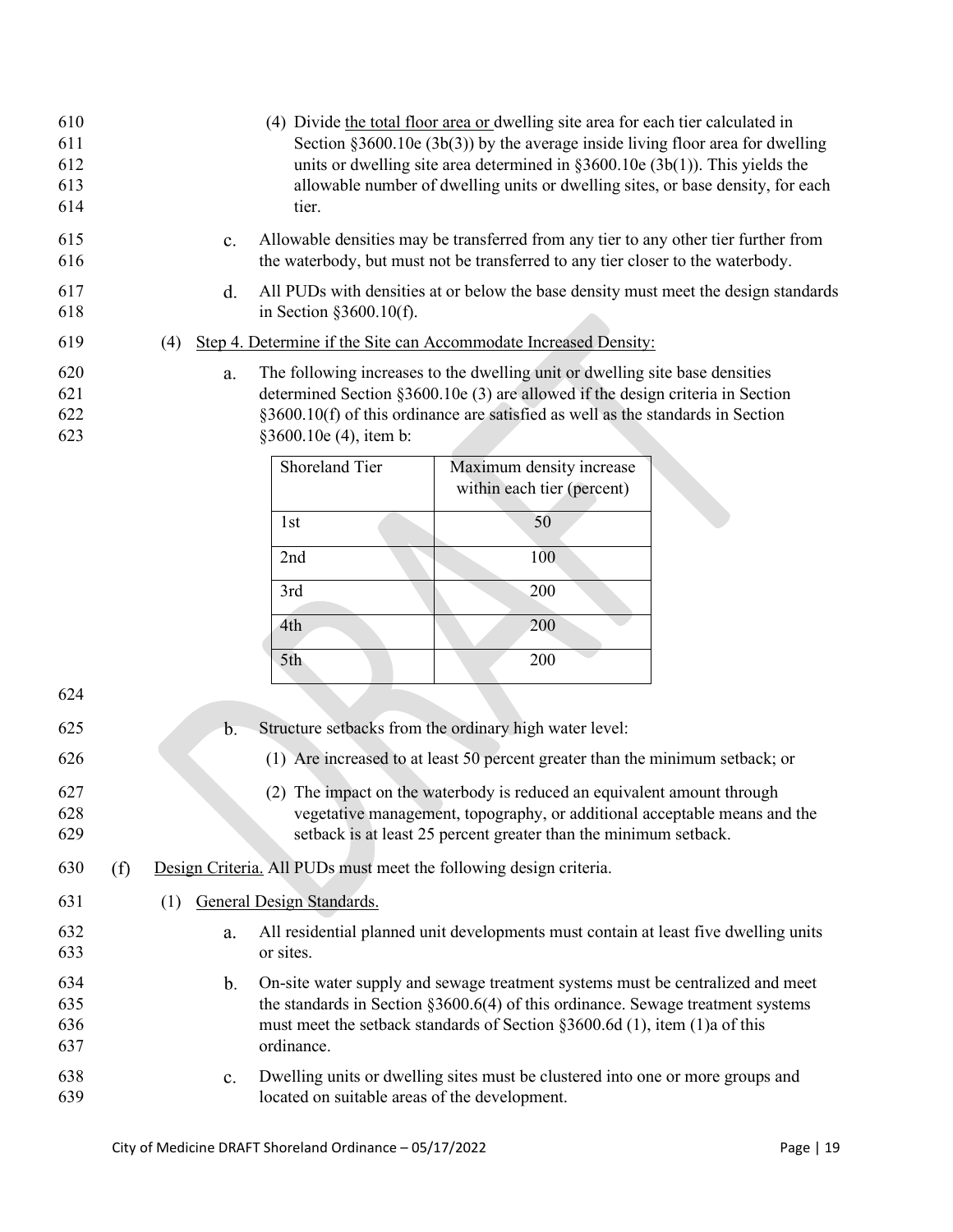| 640<br>641                      |     | d. | Dwelling units or dwelling sites must be designed and located to meet the<br>dimensional standards in Sections §3600.6:                                                                                                                                                                                                                                                                                             |
|---------------------------------|-----|----|---------------------------------------------------------------------------------------------------------------------------------------------------------------------------------------------------------------------------------------------------------------------------------------------------------------------------------------------------------------------------------------------------------------------|
| 642                             |     | e. | Shore recreation facilities:                                                                                                                                                                                                                                                                                                                                                                                        |
| 643<br>644                      |     |    | (1) Must be centralized and located in areas suitable for them based on a suitability<br>analysis.                                                                                                                                                                                                                                                                                                                  |
| 645<br>646<br>647<br>648        |     |    | (2) The number of spaces provided for continuous beaching, mooring, or docking<br>of watercraft must not exceed one for each allowable dwelling unit or site in<br>the first tier (notwithstanding existing mooring sites in an existing<br>commercially used harbor).                                                                                                                                              |
| 649<br>650<br>651               |     |    | (3) Launching ramp facilities, including a small dock for loading and unloading<br>equipment, may be provided for use by occupants of dwelling units or sites<br>located in other tiers.                                                                                                                                                                                                                            |
| 652<br>653<br>654<br>655<br>656 |     | f. | Structures, parking areas, and other facilities must be treated to reduce visibility as<br>viewed from public waters and adjacent shorelands by vegetation, topography,<br>increased setbacks, color, or other means acceptable to the local unit of government,<br>assuming summer, leaf-on conditions. Vegetative and topographic screening must<br>be preserved, if existing, or may be required to be provided. |
| 657<br>658                      |     | g. | Accessory structures and facilities, except water oriented accessory structures, must<br>meet the required structure setback and must be centralized.                                                                                                                                                                                                                                                               |
| 659                             | (2) |    | Open Space Requirements.                                                                                                                                                                                                                                                                                                                                                                                            |
|                                 |     |    |                                                                                                                                                                                                                                                                                                                                                                                                                     |
| 660<br>661                      |     | a. | Open space must constitute at least 50 percent of the total project area and must<br>include:                                                                                                                                                                                                                                                                                                                       |
| 662<br>663                      |     |    | (1) Areas with physical characteristics unsuitable for development in their natural<br>state;                                                                                                                                                                                                                                                                                                                       |
| 664                             |     |    | (2) Areas containing significant historic sites or unplatted cemeteries;                                                                                                                                                                                                                                                                                                                                            |
| 665<br>666                      |     |    | (3) Portions of the shore impact zone preserved in its natural or existing state as<br>follows:                                                                                                                                                                                                                                                                                                                     |
| 667<br>668                      |     |    | I.<br>For existing residential PUD's, at least 50 percent of the shore impact<br>zone                                                                                                                                                                                                                                                                                                                               |
| 669                             |     |    | II.<br>For new residential PUDs, at least 70 percent of the shore impact zone.                                                                                                                                                                                                                                                                                                                                      |
| 670                             |     |    | For all commercial PUD's, at least 50 percent of the shore impact zone.<br>Ш.                                                                                                                                                                                                                                                                                                                                       |
| 671                             |     | b. | Open space may include:                                                                                                                                                                                                                                                                                                                                                                                             |
| 672<br>673                      |     |    | (1) Outdoor recreational facilities for use by owners of dwelling units or sites, by<br>guests staying in commercial dwelling units or sites, and by the general public;                                                                                                                                                                                                                                            |
| 674                             |     |    | (2) Non-public water wetlands.                                                                                                                                                                                                                                                                                                                                                                                      |
| 675                             |     | c. | Open space shall not include:                                                                                                                                                                                                                                                                                                                                                                                       |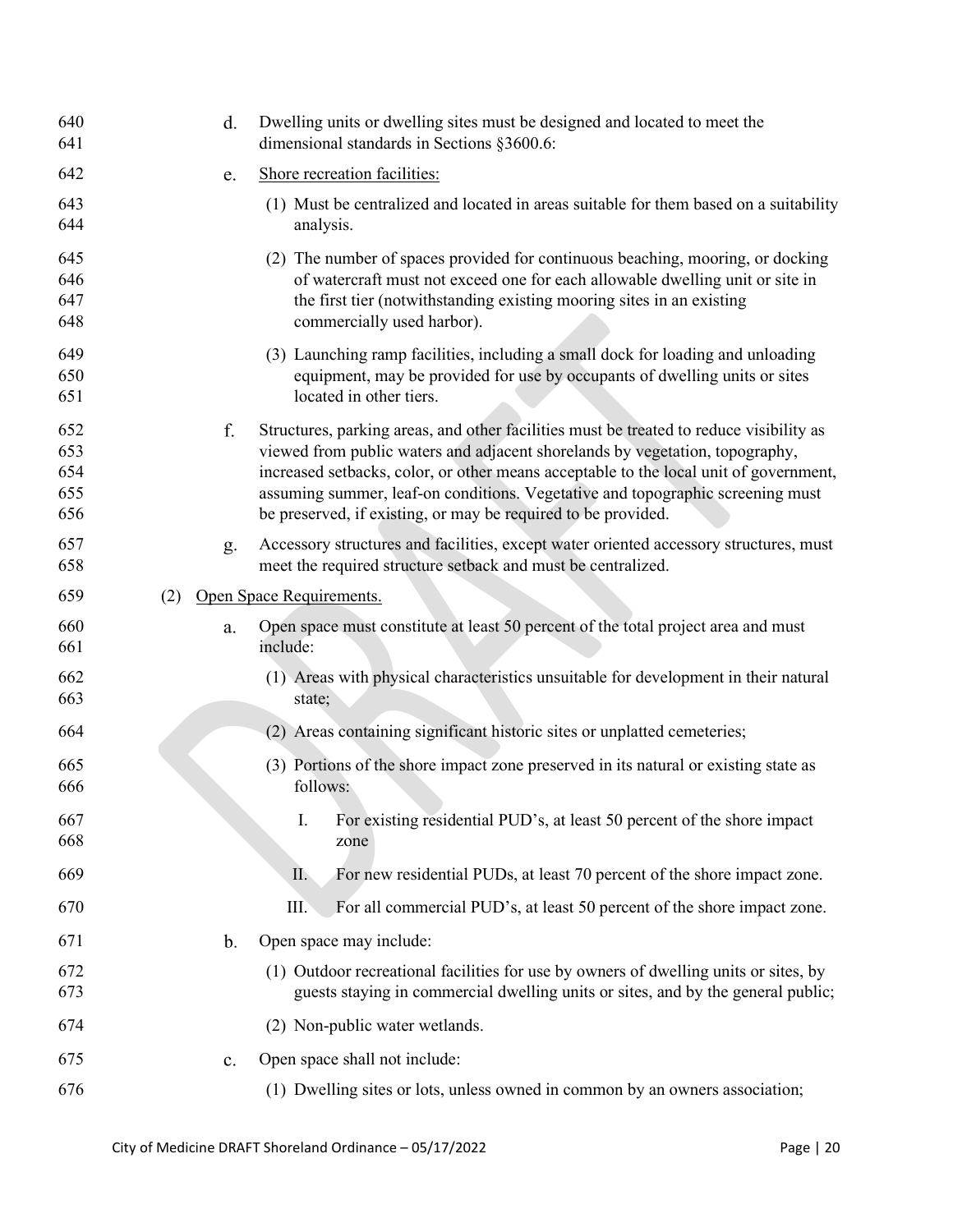| 677<br>678                             |     |     |               | (2) Dwelling units or structures, except water-oriented accessory structures or<br>facilities;                                                                                                                                                                                                                                                                                                                                                                                |
|----------------------------------------|-----|-----|---------------|-------------------------------------------------------------------------------------------------------------------------------------------------------------------------------------------------------------------------------------------------------------------------------------------------------------------------------------------------------------------------------------------------------------------------------------------------------------------------------|
| 679                                    |     |     |               | (3) Road rights-of-way or land covered by road surfaces and parking areas;                                                                                                                                                                                                                                                                                                                                                                                                    |
| 680                                    |     |     |               | (4) Land below the OHWL of public waters; and                                                                                                                                                                                                                                                                                                                                                                                                                                 |
| 681                                    |     |     |               | (5) Commercial facilities or uses.                                                                                                                                                                                                                                                                                                                                                                                                                                            |
| 682                                    |     | (3) |               | Open Space Maintenance and Administration Requirements.                                                                                                                                                                                                                                                                                                                                                                                                                       |
| 683<br>684<br>685<br>686               |     |     | a.            | Open space preservation. The appearance of open space areas, including<br>topography, vegetation, and allowable uses, must be preserved and maintained by<br>use of deed restrictions, covenants, permanent easements, public dedication, or other<br>equally effective and permanent means. The instruments must prohibit:                                                                                                                                                   |
| 687                                    |     |     |               | (1) Commercial uses (for residential PUD's);                                                                                                                                                                                                                                                                                                                                                                                                                                  |
| 688                                    |     |     |               | (2) Vegetation and topographic alterations other than routine maintenance;                                                                                                                                                                                                                                                                                                                                                                                                    |
| 689<br>690                             |     |     |               | (3) Construction of additional buildings or storage of vehicles and other materials;<br>and                                                                                                                                                                                                                                                                                                                                                                                   |
| 691                                    |     |     |               | (4) Uncontrolled beaching of watercraft.                                                                                                                                                                                                                                                                                                                                                                                                                                      |
| 692<br>693<br>694                      |     |     | $\mathbf b$ . | Development organization and functioning. Unless an equally effective alternative<br>community framework is established, all residential planned unit developments must<br>use an owners association with the following features:                                                                                                                                                                                                                                             |
| 695<br>696                             |     |     |               | (1) Membership must be mandatory for each dwelling unit or dwelling site owner<br>and any successive owner;                                                                                                                                                                                                                                                                                                                                                                   |
| 697<br>698                             |     |     |               | (2) Each member must pay a pro rata share of the association's expenses, and<br>unpaid assessments can become liens on units or dwelling sites;                                                                                                                                                                                                                                                                                                                               |
| 699                                    |     |     |               | (3) Assessments must be adjustable to accommodate changing conditions; and                                                                                                                                                                                                                                                                                                                                                                                                    |
| 700<br>701                             |     |     |               | (4) The association must be responsible for insurance, taxes, and maintenance of<br>all commonly owned property and facilities.                                                                                                                                                                                                                                                                                                                                               |
| 702                                    |     | (4) |               | <b>Erosion Control and Stormwater Management.</b>                                                                                                                                                                                                                                                                                                                                                                                                                             |
| 703<br>704<br>705<br>706               |     |     | a.            | Erosion control plans must be developed and must be consistent with the provisions<br>of Section §3600.8(c) of this ordinance. Erosion control plans approved by a soil<br>and water conservation district may be required if project size and site physical<br>characteristics warrant.                                                                                                                                                                                      |
| 707<br>708<br>709<br>710<br>711<br>712 |     |     | $\mathbf b$ . | Stormwater management facilities must be designed and constructed to manage<br>expected quantities and qualities of stormwater runoff. For commercial PUDs,<br>impervious surfaces within any tier must not exceed 25 percent of the tier area,<br>except that 35 percent impervious surface coverage may be allowed in the first tier<br>of general development lakes with an approved stormwater management plan and<br>consistency with Section §3600.8 of this ordinance. |
| 713<br>714                             | (g) |     |               | Conversions. Local governments may allow existing resorts or other land uses and facilities to be<br>converted to residential PUDs if all of the following standards are met:                                                                                                                                                                                                                                                                                                 |